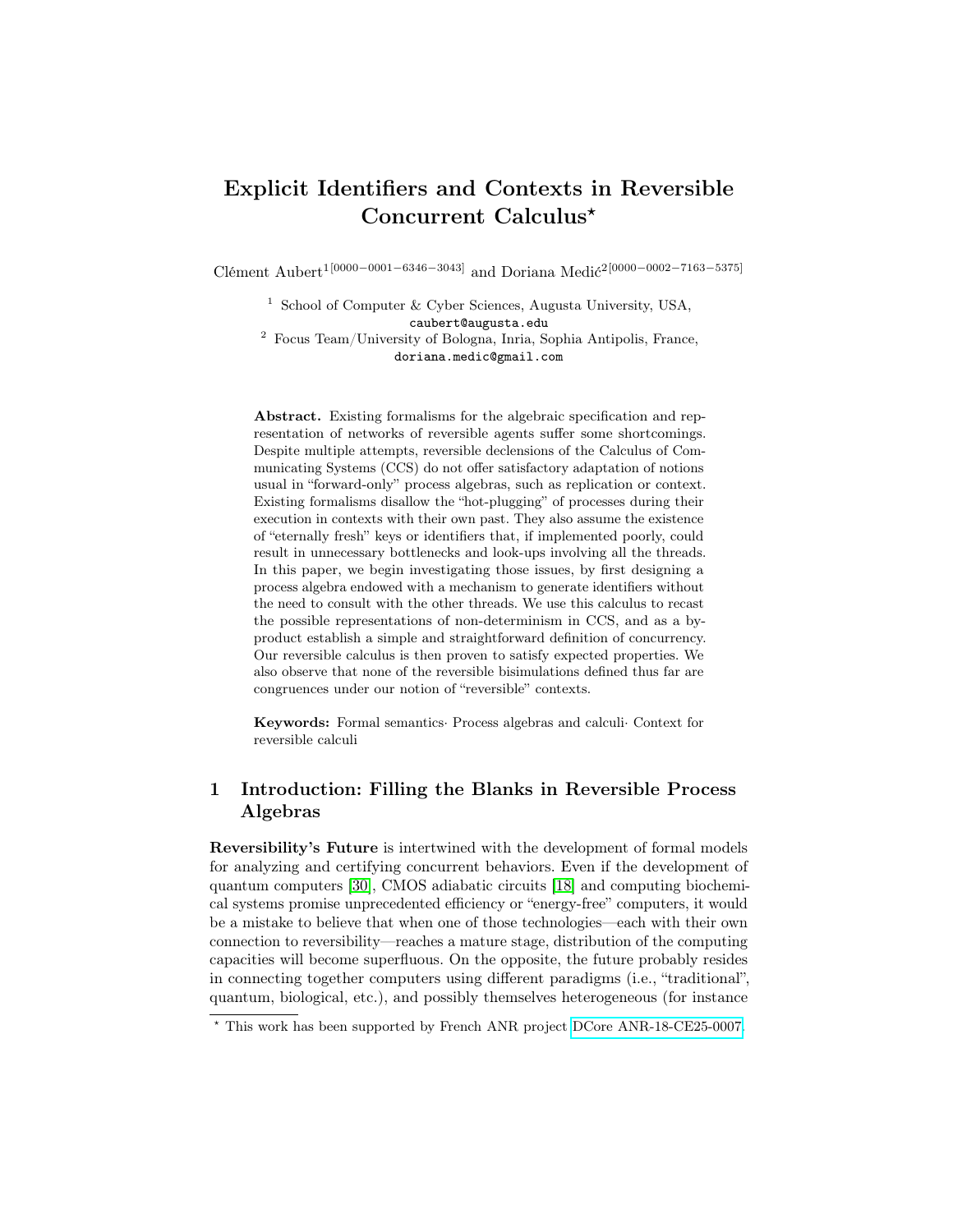using the "classical control of quantum data" motto [\[37\]](#page-17-1)). In this coming situation, "traditional" model-checking techniques will face an even worst state explosion problem in presence of reversibility, that e.g. the usual "back-tracking" methods will likely fail to circumvent. Due to the notorious difficulty of connecting heterogeneous systems correctly and the "volatile" nature of reversible computers—that can erase all trace of their actions—, it seems absolutely necessary to design languages for the specification and verification of reversible distributed systems.

Process Algebras offer an ideal touch of abstraction while maintaining implementable specification and verification languages. In the family of process calculi, the Calculus of Communicating Systems (CCS) [\[35\]](#page-17-2) plays a particular role, both as seminal work and as direct root of numerous systems (e.g.  $\pi$ -[\[42\]](#page-17-3), Ambient [\[33\]](#page-17-4), applied [\[1\]](#page-15-0) and distributed [\[23\]](#page-16-1) calculi). Reversible CCS (RCCS) [\[15\]](#page-16-2) and CCS with keys (CCSK) [\[38\]](#page-17-5) are two extensions to CCS providing a better understanding of the mechanisms underlying reversible concurrent computation—and they actually turned out to be the two faces of the same coin [\[27\]](#page-16-3). Most [\[3,](#page-15-1)[14,](#page-16-4)[32](#page-17-6)[,34\]](#page-17-7)—if not all—of the later systems developed to enhance the expressiveness with some respect (rollback operator, name-passing abilities, probabilistic features) stem from one approach or the other. However, those two systems, as well as their extensions, both share the same drawbacks, in terms of missing features and missing opportunities.

An Incomplete Picture is offered by RCCS and CCSK, as they miss "expected" features despite repetitive attempts. For instance, no satisfactory notion of context was ever defined: the discussed notions [\[5\]](#page-15-2) do not allow the "hot-plugging" of a process with a past into a context with a past as well. As a consequence, defining congruence is impossible, forbidding the study of bisimilarities—though they are at the core of process algebras [\[41\]](#page-17-8). Also, recursion and replication are different [\[36\]](#page-17-9), but only recursion have been investigated [\[22](#page-16-5)[,25\]](#page-16-6) or mentioned [\[15,](#page-16-2)[16\]](#page-16-7), and only for "memory-less" processes. Stated differently, the study of the duplication of systems with a past has been left aside.

Opportunities Have Been Missed as previous process algebras are conservative extensions of restricted versions of CCS, instead of considering "a fresh start". For instance, reversible calculi inherited the sum operator in its guarded version: while this restriction certainly makes sense when studying (weak) bisimulations for forward-only models, we believe it would be profitable to suspend this restriction and consider all sums, to establish their specificities and interests in the reversible frame. Also, both RCCS and CCSK have impractical mechanisms for keys or identifiers: aside from supposing "eternal freshness"—which requires to "ping" all threads when performing a transition, creating a potential bottle-neck—, they also require to inspect, in the worst case scenario, all the memories of all the threads before performing a backward transition.

Our Proposal for "yet" another language is guided by the desire to "complete the picture", but starts from scratch instead of trying to "correct" existing systems<sup>[3](#page-1-0)</sup>. We start by defining an "identified calculus" that sidesteps the previous limitations

<span id="page-1-0"></span><sup>&</sup>lt;sup>3</sup> Of course, due credit should be given for those previous calculi, that strongly inspired ours, and into which our system can be partially embedded, cf. [Sect. 3.3.](#page-12-0)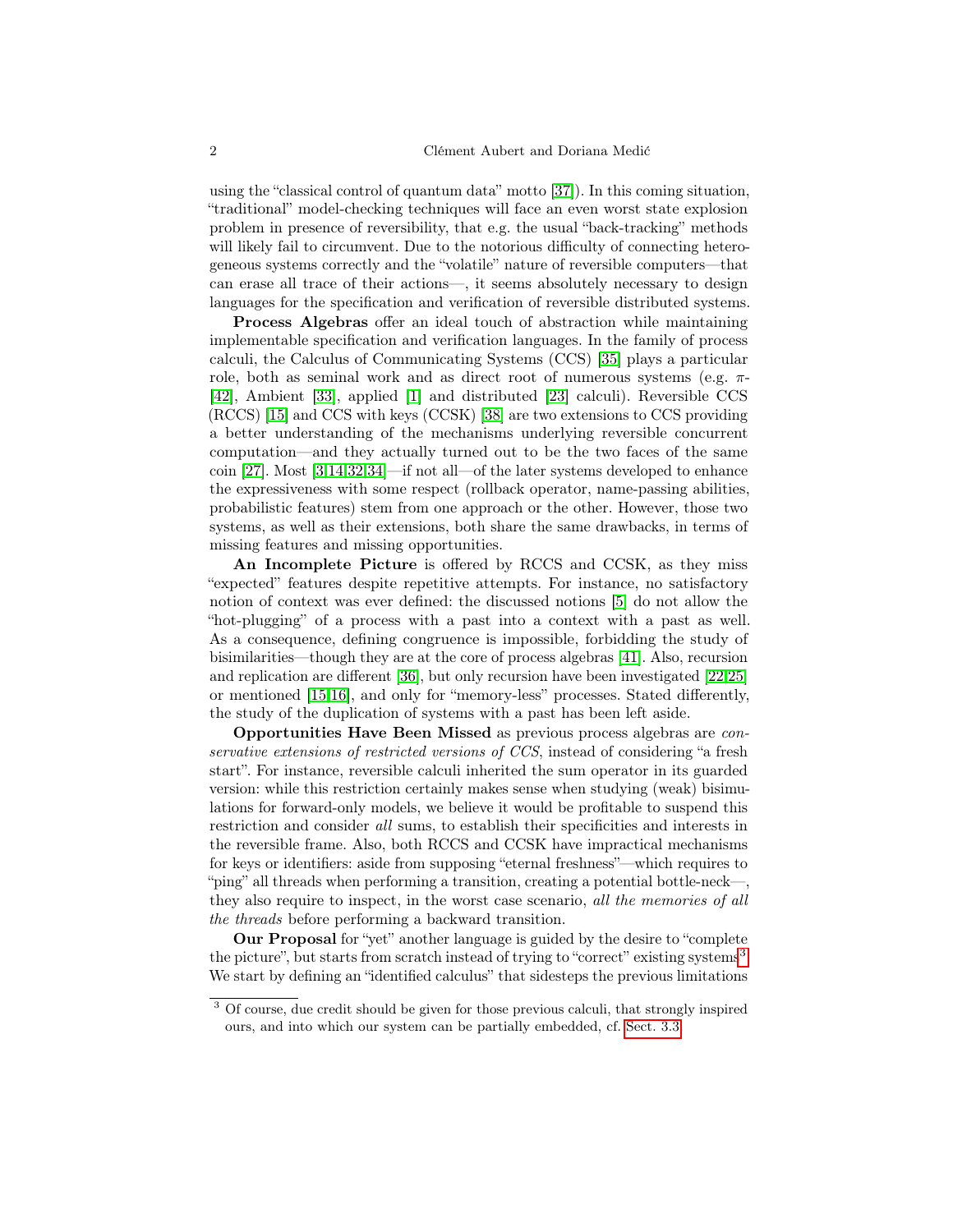of the key and memory mechanisms and considers multiple declensions of the sum: 1. the summation [\[35,](#page-17-2) p. 68], that we call "non-deterministic choice" and write  $\mathcal{Q},$  [\[44\]](#page-17-10), 2. the guarded sum,  $+$ , and 3. the internal choice,  $\Box$ , inspired from the Communicating Sequential Processes (CSP) [\[24\]](#page-16-8)—even if we are aware that this operator can be represented [\[2,](#page-15-3) p. 225] in forward systems, we would like to re-consider all the options in the reversible set-up, where "representation" can have a different meaning. Our formalism meets the usual criterion, and allows to sketch interesting definitions for contexts, that allows to prove that, even under a mild notion of context, the usual bisimulation for reversible calculi is not a congruence. As a by-product, we obtain a notion of concurrency, both for forward and forward-and-backward calculi, that rests solely on identifiers and can be checked locally.

Our Contribution tries to lay out a solid foundation to study reversible process algebras in all generality, and opens some questions that have been left out. Our detailed frame explicits aspects not often acknowledged, but does not yet answer questions such as "what is the right structural congruence for reversible calculi" [\[7\]](#page-15-4): while we can define a structural relation for our calculus, we would like to get a better take on what a congruence for reversible calculi is before committing. How our three sums differ and what benefits they could provide is also left for future work, possibly requiring a better understanding of non-determinism in the systems we model. Another direction for future work is to study new features stemming from reversibility, such as the capacity of distinguishing between multiple replications, based on how they replicate the memory mechanism allowing to reverse the computation.

All proofs and some ancillary definitions are in the extended version [\[8\]](#page-15-5).

## 2 Forward-Only Identified Calculus With Multiple Sums

We enrich CCS's processes and labeled transition system (LTS) with identifiers needed to define reversible systems: indeed, in addition to the usual labels, the reversible LTS developed thus far all annotate the transition with an additional key or identifier that becomes part of the memory. This development can be carried out independently of the reversible aspect, and could be of independent interest. Our formal "identifier structures" allows to precisely define how such identifiers could be generated while guaranteeing eternal freshness of the identifiers used to annotate the transitions [\(Lemma 1\)](#page-6-0) of our calculus that extends CCS conservatively [\(Lemma 2\)](#page-6-1).

#### 2.1 Preamble: Identifier Structures, Patterns, Seeds and Splitters

Definition 1 (Identifier structure and pattern). An identifier structure  $IS = (1, \gamma, \oplus)$  is s.t.

– I is an infinite set of identifiers, with a partition between infinite sets of atomic identifiers  $I_a$  and paired identifiers  $I_p$ , *i.e.*  $I_a \cup I_p = I$ ,  $I_a \cap I_p = \emptyset$ ,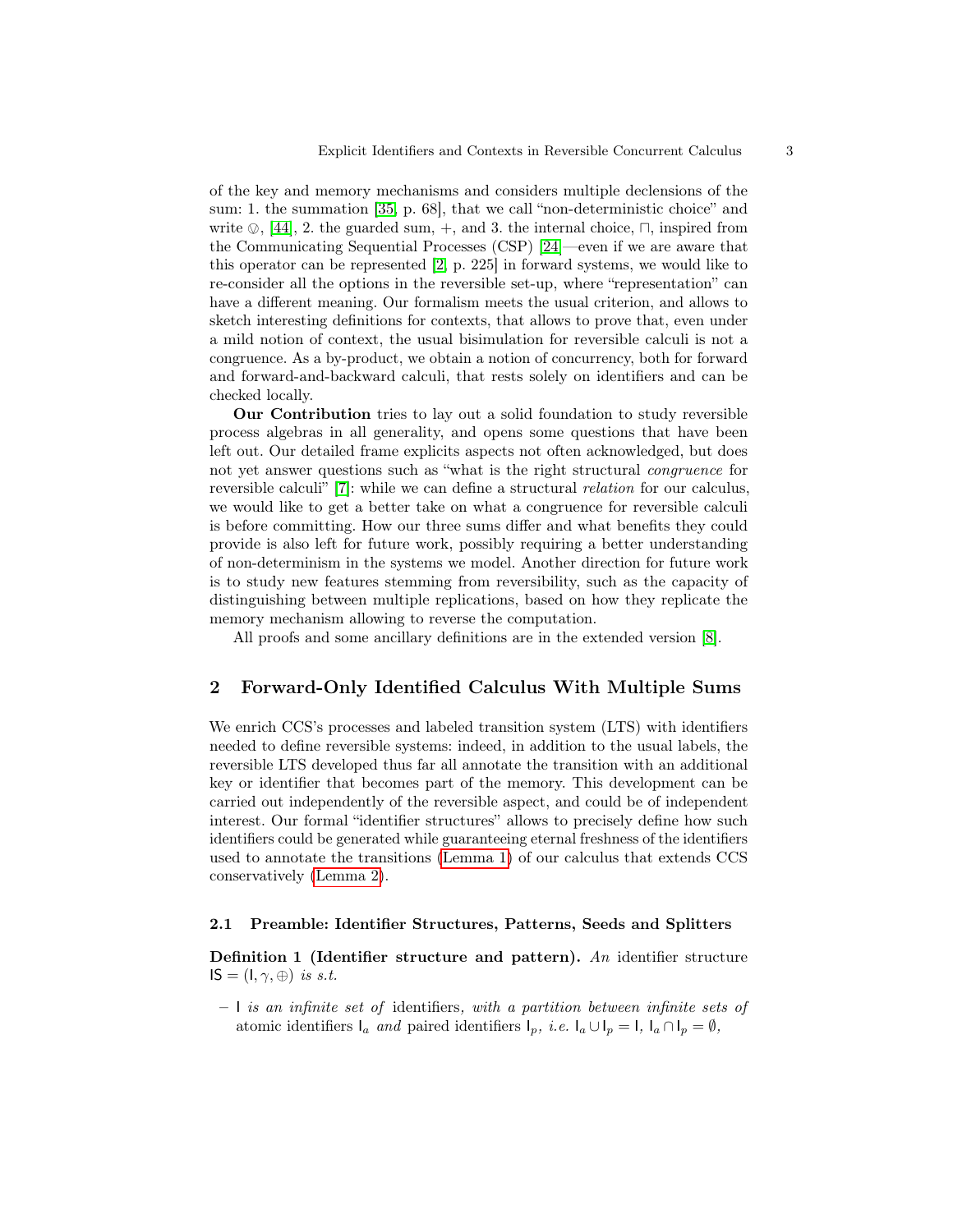- $-\gamma : \mathbb{N} \to \mathsf{I}_a$  is a bijection called a generator,
- $\oplus : I_a \times I_a \rightarrow I_p$  is a bijection called a pairing function.

Given an identifier structure  $\mathsf{IS},$  an identifier pattern ip is a tuple  $(c, s)$  of integers called current and step such that  $s > 0$ . The stream of atomic identifiers generated by  $(c, s)$  is  $\mathsf{IS}(c, s) = \gamma(c), \gamma(c + s), \gamma(c + s + s), \gamma(c + s + s + s), \ldots$ 

Example 1. Traditionally, a pairing function is a bijection between  $\mathbb{N} \times \mathbb{N}$  and  $\mathbb{N}$ , and the canonical examples are Cantor's bijection and  $(m, n) \mapsto 2^m(2n + 1)$ 1 [\[40](#page-17-11)[,43\]](#page-17-12). Let p be any of those pairing function, and let  $p^-(m, n) = -(p(m, n))$ .

Then,  $\mathbb{Z} = (\mathbb{Z}, \mathrm{id}_{\mathbb{N}}, p^-)$  is an identifier structure, with  $I_a = \mathbb{N}$  and  $I_p = \mathbb{Z}^-$ . The streams  $\mathbb{Z}(0,2)$  and  $\mathbb{Z}(1,2)$  are the series of even and odd numbers.

We now assume given an identifier structure IS and use  $\mathbb{Z}$  in our examples.

**Definition 2** (Compatible identifier patterns). Two identifier patterns  $ip_1$ and  $ip_2$  are compatible,  $ip_1 \perp ip_2$ , if the identifiers in the streams  $\mathsf{IS}(ip_1)$  and  $\mathsf{IS}(\mathsf{ip}_2)$  are all different.

**Definition 3 (Splitter).** A splitter is a function  $\cap$  from identifier pattern to pairs of compatible identifier patterns, and we let  $\cap_1(i_p)$  (resp.  $\cap_2(i_p)$ ) be its first (resp. second) projection.

We now assume that every identifier structure IS is endowed with a splitter.

*Example 2.* For  $\mathbb{Z}$  the obvious splitter is  $\cap(c, s) = ((c, 2 \times s), (c + s, 2 \times s))$ . Note that  $\cap (0, 1) = ((0, 2), (1, 2))$ , and it is easy to check that the two streams  $\mathbb{Z}(0, 2)$ and  $\mathbb{Z}(1,2)$  have no identifier in common. However,  $(1,7)$  and  $(2,13)$  are not compatible in IZ, as their streams both contain 15.

Definition 4 (Seed (splitter)). A seed s is either an identifier pattern ip, or a pair of seeds  $(s_1, s_2)$  such that all the identifier patterns occurring in  $s_1$  and  $s_2$ are pairwise compatible. Two seeds  $s_1$  and  $s_2$  are compatible,  $s_1 \perp s_2$ , if all the *identifier patterns in*  $s_1$  *and*  $s_2$  *are compatible.* 

We extend the splitter  $\cap$  and its projections  $\cap_i$  (for  $j \in \{1,2\}$ ) to functions from seeds to seeds that we write  $[\cap]$  and  $[\cap_j]$  defined by

$$
[\cap](\text{ip}) = \cap(\text{ip})
$$

$$
[\cap](\text{ip}) = \cap_j(\text{ip})
$$

$$
[\cap](\text{s}_1, \text{s}_2) = ([\cap](\text{s}_1), [\cap](\text{s}_2))
$$

$$
[\cap_j](\text{s}_1, \text{s}_2) = ([\cap_j](\text{s}_1), [\cap_j](\text{s}_2))
$$

Example 3. A seed over  $\mathbb{Z}$  is  $(id \times \cap)(\cap (0, 1)) = ((0, 2), ((1, 4), (3, 4))).$ 

#### 2.2 Identified CCS and Unicity Property

We will now discuss and detail how a general version of (forward-only) CCS can be equipped with identifiers structures so that every transition will be labeled not only by a (co-)name,  $\tau$  or  $v^4$  $v^4$ , but also by an identifier that is guaranteed to be unique in the trace.

<span id="page-3-0"></span> $^4\,$  We use this label to annotate the "internally non-deterministic" transitions introduced by the operator  $\Box$ . It can be identified with  $\tau$  for simplicity if need be, and as  $\tau$ , it does not have a complement.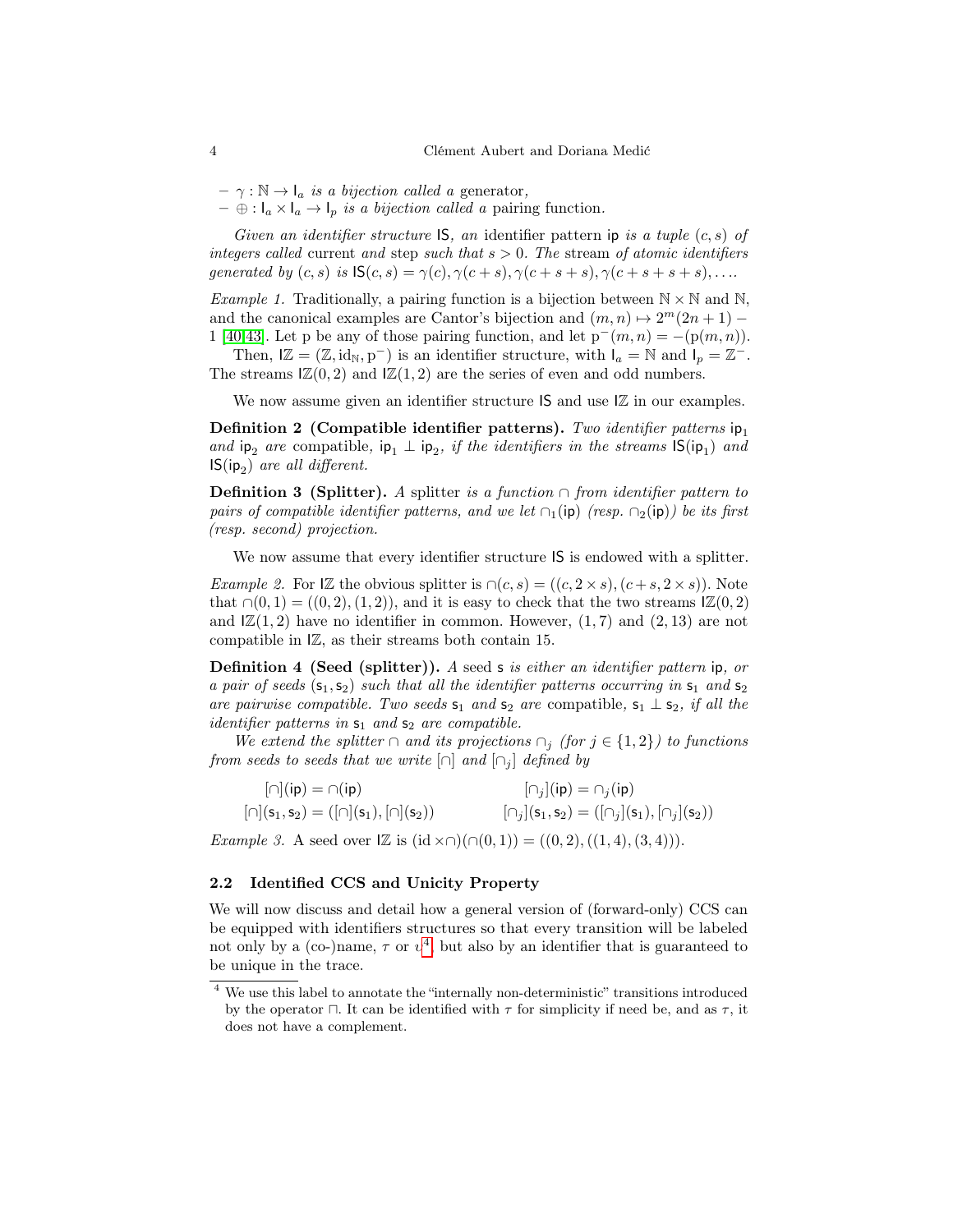**Definition 5** (Names, co-names and labels). Let  $N = \{a, b, c, \dots\}$  be a set of names and  $N = {\overline{a}, b, \overline{c}, \dots}$  its set of co-names. We define the set of labels  $\mathsf{L} = \mathsf{N} \cup \overline{\mathsf{N}} \cup \{\tau, v\},$  and use  $\alpha$  (resp.  $\mu$ ,  $\lambda$ ) to range over  $\mathsf{L}$  (resp.  $\mathsf{L}\setminus\{\tau\}$ ,  $\mathsf{L}\setminus\{\tau, v\}$ ). The complement of a name is given by a bijection  $\overline{\cdot} : \mathbb{N} \to \overline{\mathbb{N}}$ , whose inverse is also written  $\overline{\cdot}$ .

#### Definition 6 (Operators).

| $P, Q := \lambda.P$  | (Prefix)                                                                            | $P \otimes Q$ (Non-deterministic choice) |                   |
|----------------------|-------------------------------------------------------------------------------------|------------------------------------------|-------------------|
|                      | $P \mid Q$ (Parallel Composition) $(\lambda_1.P_1) + (\lambda_2.P_2)$ (Guarded sum) |                                          |                   |
| $P\backslash\lambda$ | $(Restriterion)$ $P \sqcap Q$                                                       |                                          | (Internal choice) |

As usual, the inactive process 0 is not written when preceded by a prefix, and we call P and Q the "threads" in a process  $P \mid Q$ .

The labeled transition system (LTS) for this version of CCS, that we denote  $\rightarrow$ , can be read from [Fig. 1](#page-5-0) by removing the seeds and the identifiers. Now, to define an identified declension of that calculus, we need to describe how each thread of a process can access its own identifier pattern to independently "pull" fresh identifiers when needed, without having to perform global look-ups. We start by defining how a seed can be "attached" to a CCS process.

Definition 7 (Identified process). Given an identifier structure IS, an identified process is a CCS process P endowed with a seed  $s$  that we denote  $s \circ P$ .

We assume fixed a particular identifier structure  $\mathsf{IS} = (\mathsf{I}, \gamma, \oplus, \cap)$ , and now need to introduce how we "split" identifier patterns, to formalize when a process evolves from e.g. ip  $\circ a.(P \mid Q)$  that requires only one identifier pattern to  $(\mathsf{ip}_1, \mathsf{ip}_2) \circ P \mid Q$ , that requires two—because we want  $P$  and  $Q$  to be able to pull identifiers from respectively  $ip_1$  and  $ip_2$  without the need for an agreement. To make sure that our processes are always "well-identified" [\(Definition 10\)](#page-5-1), i.e. with a matching number of threads and identifier patterns, we introduce an helper function.

<span id="page-4-1"></span>Definition 8 (Splitter helper). Given a process P and an identifier pattern ip, we define

$$
\bigcap^?(\mathsf{ip},P) = \begin{cases}\n\big(\bigcap^?(\bigcap_1(\mathsf{ip}),P_1),\bigcap^?(\bigcap_2(\mathsf{ip}),P_2)\big) & \text{if } P = P_1 \mid P_2 \\
\mathsf{ip} \circ P & \text{otherwise}\n\end{cases}
$$

and write e.g.  $\bigcap^?$  ip  $\bigcirc a \mid b$  for the "recomposition" of the pair  $\bigcap^?$  (ip,  $a \mid b$ ) =  $(\cap_1(i\mathbf{p}) \circ a, \cap_2(i\mathbf{p}) \circ b)$  into the identified process  $(\cap_1(i\mathbf{p}), \cap_2(i\mathbf{p})) \circ a \mid b$ .

Note that in the definition below, only the rules act.,  $+$  and  $\Box$  can "uncover" threads, and hence are the only place where  $\bigcap^?$  is invoked.

<span id="page-4-0"></span>Definition 9 (ILTS). We let the identified labeled transition system between identified processes be the union of all the relations  $\frac{i:\alpha}{i}$  for  $i \in I$  and  $\alpha \in L$  of [Fig. 1.](#page-5-0) Structural relation is as usual [\[8\]](#page-15-5) but will not be used.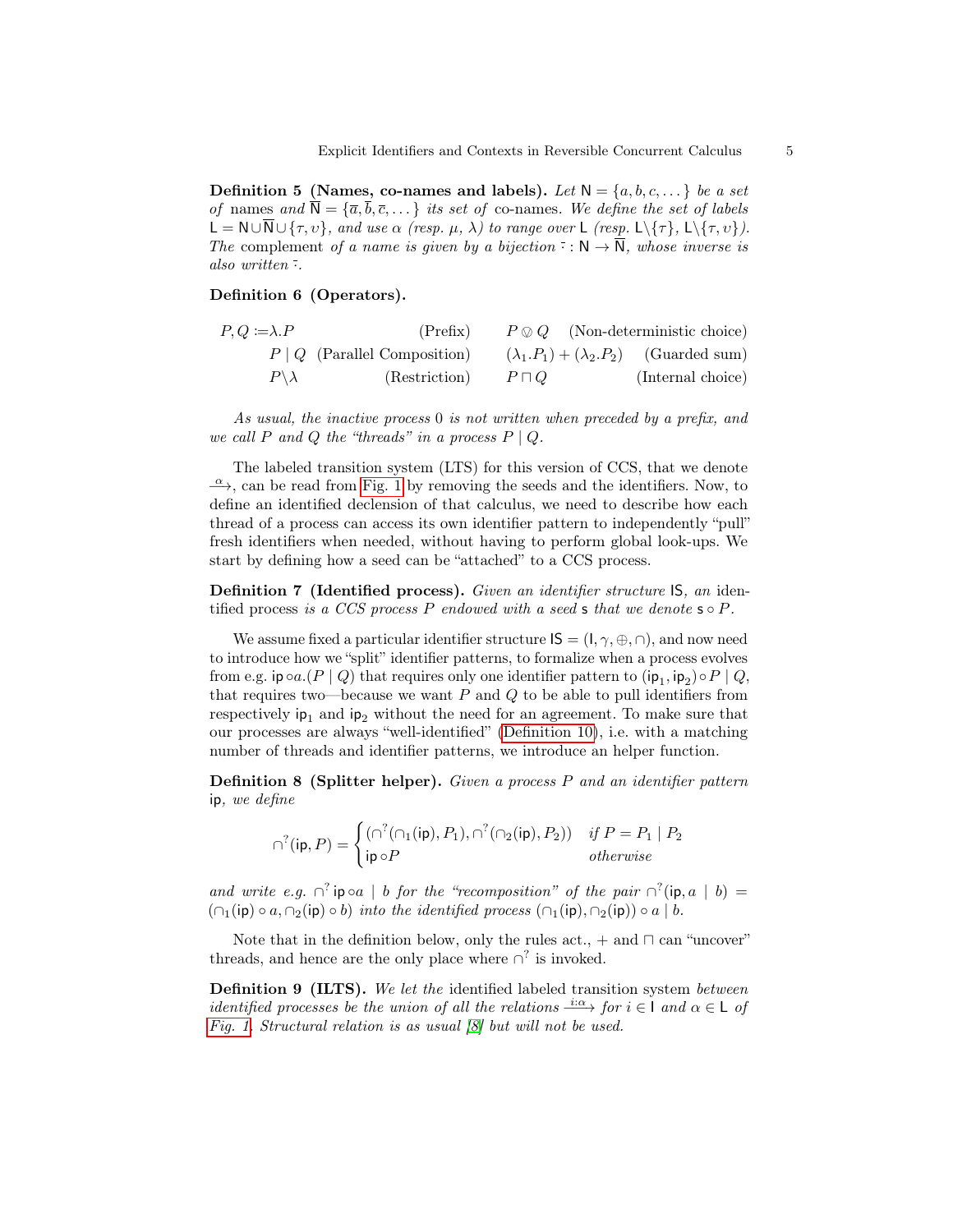Action and Restriction

$$
\overbrace{(c,s)\circ \lambda.P \xrightarrow{\gamma(c):\lambda} \cap^? (c+s,s)\circ P}^{\text{act.}} a \notin \{\alpha,\bar{\alpha}\}\ \frac{\text{so }P \xrightarrow{i:\alpha} \text{s}' \circ P'}{\text{s} \circ P \setminus a \xrightarrow{i:\alpha} \text{s}' \circ P' \setminus a} \text{res.}
$$

Parallel Group

$$
\mathsf{s}_1 \perp \mathsf{s}_2 \xrightarrow{\mathsf{s}_1 \circ P \xrightarrow{i_1:\lambda} \mathsf{s}_1' \circ P'} \mathsf{s}_2 \circ Q \xrightarrow{i_2:\overline{\lambda}} \mathsf{s}_2' \circ Q' \xrightarrow{\mathsf{s}_1 \vee \mathsf{s}_2} (\mathsf{s}_1, \mathsf{s}_2) \circ P \mid Q \xrightarrow{i_1 \oplus i_2:\tau} (\mathsf{s}_1', \mathsf{s}_2') \circ P' \mid Q' \xrightarrow{\mathsf{s}_1} \mathsf{s}_2
$$
\n
$$
\mathsf{s}_1 \perp \mathsf{s}_2 \xrightarrow{\mathsf{s}_1 \circ P \xrightarrow{i:\alpha} \mathsf{s}_1' \circ P'} (\mathsf{s}_1', \mathsf{s}_2) \circ P' \mid Q \mid \mathsf{L}
$$
\n
$$
\mathsf{s}_1 \perp \mathsf{s}_2 \xrightarrow{\mathsf{s}_2 \circ Q \xrightarrow{i:\alpha} \mathsf{s}_2' \circ Q'} (\mathsf{s}_1, \mathsf{s}_2) \circ P \mid Q \xrightarrow{i:\alpha} (\mathsf{s}_1, \mathsf{s}_2') \circ P \mid Q' \mid \mathsf{R}
$$

Sum Group

$$
\frac{\mathsf{s} \circ P \xrightarrow{\text{i}: \alpha} \mathsf{s}' \circ P'}{\mathsf{s} \circ P \otimes Q \xrightarrow{\text{i}: \alpha} \mathsf{s}' \circ Q'}
$$
\n
$$
\frac{\mathsf{s} \circ Q \xrightarrow{\text{i}: \alpha} \mathsf{s}' \circ Q'}{\mathsf{s} \circ P \otimes Q \xrightarrow{\text{i}: \alpha} \mathsf{s}' \circ Q'} \otimes_R
$$
\n
$$
\frac{\mathsf{s} \circ Q \xrightarrow{\text{i}: \alpha} \mathsf{s}' \circ Q'}{\mathsf{s} \circ P \otimes Q \xrightarrow{\text{i}: \alpha} \mathsf{s}' \circ Q'} \xrightarrow{\mathsf{f} \circ R} + \mathsf{L}
$$
\n
$$
\frac{\mathsf{f} \circ \mathsf{f} \circ \mathsf{f} \circ \mathsf{f} \circ \mathsf{f} \circ \mathsf{f} \circ \mathsf{f} \circ \mathsf{f} \circ \mathsf{f} \circ \mathsf{f} \circ \mathsf{f} \circ \mathsf{f} \circ \mathsf{f} \circ \mathsf{f} \circ \mathsf{f} \circ \mathsf{f} \circ \mathsf{f} \circ \mathsf{f} \circ \mathsf{f} \circ \mathsf{f} \circ \mathsf{f} \circ \mathsf{f} \circ \mathsf{f} \circ \mathsf{f} \circ \mathsf{f} \circ \mathsf{f} \circ \mathsf{f} \circ \mathsf{f} \circ \mathsf{f} \circ \mathsf{f} \circ \mathsf{f} \circ \mathsf{f} \circ \mathsf{f} \circ \mathsf{f} \circ \mathsf{f} \circ \mathsf{f} \circ \mathsf{f} \circ \mathsf{f} \circ \mathsf{f} \circ \mathsf{f} \circ \mathsf{f} \circ \mathsf{f} \circ \mathsf{f} \circ \mathsf{f} \circ \mathsf{f} \circ \mathsf{f} \circ \mathsf{f} \circ \mathsf{f} \circ \mathsf{f} \circ \mathsf{f} \circ \mathsf{f} \circ \mathsf{f} \circ \mathsf{f} \circ \mathsf{f} \circ \mathsf{f} \circ \mathsf{f} \circ \mathsf{f} \circ \mathsf{f} \circ \mathsf{f} \circ \mathsf{f} \circ \mathsf{f} \circ \mathsf{f} \circ \mathsf{f} \circ \mathsf{f} \circ \mathsf{f} \circ \mathsf{f} \circ
$$

<span id="page-5-0"></span>Fig. 1. Rules of the identified labeled transition system (ILTS)

*Example 4*. The result of  $\bigcap^2 (0,1) \circ (a \mid (b \mid (c+d)))$  is  $((0,2),((1,4),(3,4))) \circ (a \mid$  $(b \mid (c+d))$ , and a (resp. b,  $c+d$ ) would get its next transition identified with 0 (resp. 1, 3).

<span id="page-5-1"></span>Definition 10 (Well-identified process). An identified process  $s \circ P$  is wellidentified iff  $s = (s_1, s_2)$ ,  $P = P_1 | P_2$  and  $s_1 \circ P_1$  and  $s_2 \circ P_2$  are both well-identified, or P is not of the form  $P_1 | P_2$  and s is an identifier pattern.

We now always assume that identified processes are well-identified.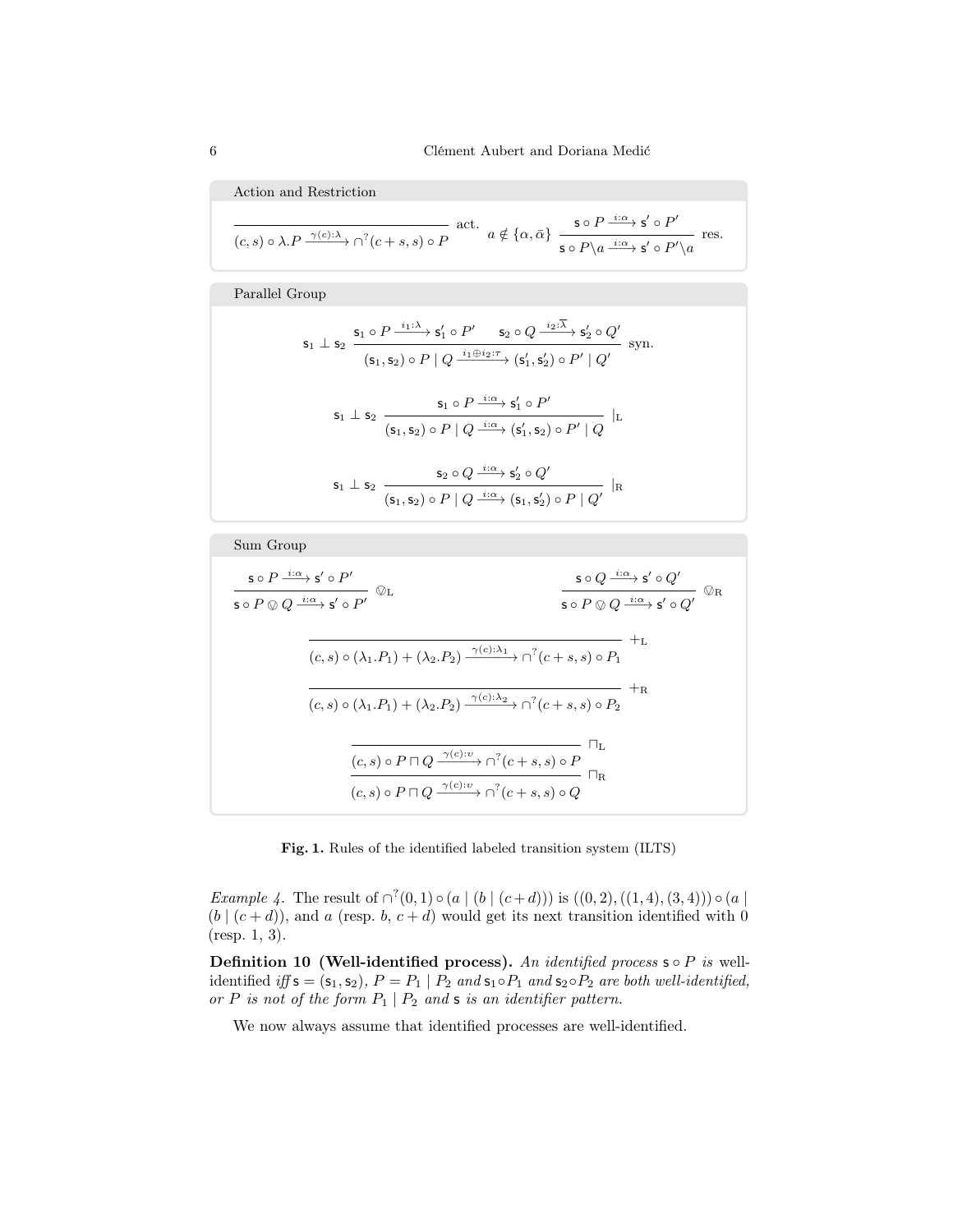Definition 11 (Traces). In a transition  $t : s \circ P \xrightarrow{i:\alpha} s' \circ P'$ , process  $s \circ P$  is the source, and  $s' \circ P'$  is the target of transition t. Two transitions are coinitial (resp. cofinal) if they have the same source (resp. target). Transitions  $t_1$  and  $t_2$  are composable,  $t_1$ ;  $t_2$ , if the target of  $t_1$  is the source of  $t_2$ . A sequence of pairwise composable transitions is called a trace, written  $t_1; \dots; t_n$ .

<span id="page-6-0"></span>Lemma 1 (Unicity). The trace of an identified process contains any identifier at most once, and if a transition has identifier  $i_1 \oplus i_2 \in I_p$ , then neither  $i_1$  nor  $i_2$ occur in the trace.

<span id="page-6-1"></span>**Lemma 2.** For all CCS process P,  $\exists s \ s.t. \ P \stackrel{\alpha_1}{\longrightarrow} \cdots \stackrel{\alpha_n}{\longrightarrow} P' \Leftrightarrow (s \circ P \stackrel{i_1:\alpha_1}{\longrightarrow})$  $\cdots \xrightarrow{i_n:\alpha_n} \mathsf{s}' \circ P'$ ).

<span id="page-6-2"></span>Definition 12 (Concurrency and compatible identifiers). Two coinitial transitions  $s \circ P \xrightarrow{i_1:\alpha_1} s_1 \circ P_1$  and  $s \circ P \xrightarrow{i_2:\alpha_2} s_2 \circ P_2$  are concurrent iff  $i_1$  and  $i_2$  are compatible,  $i_1 \perp i_2$ , *i.e.* iff

 $\sqrt{ }$  $\int$  $\mathbf{C}$  $i_1 \neq i_2$  if  $i_1, i_2 \in I_a$ there is no  $i \in I_a$  s.t.  $i_1 \oplus i = i_2$  if  $i_1 \in I_a, i_2 \in I_p$ there is no  $i \in I_a$  s.t.  $i \oplus i_2 = i_1$  if  $i_1 \in I_p, i_2 \in I_a$ for  $i_1^1, i_1^2, i_2^1$  and  $i_2^2$  s.t.  $i_1 = i_1^1 \oplus i_1^2$  and  $i_2 = i_2^1 \oplus i_2^2$ ,  $i_1^j \neq i_2^k \text{ for } j, k \in \{1, 2\}$  if  $i_1, i_2 \in I_p$ 

<span id="page-6-3"></span>Example 5. The identified process  $s \circ P = ((0, 2), (1, 2)) \circ a + b \mid \overline{a} \cdot c$  has four possible transitions:

$$
t_1 : \mathsf{s} \circ P \xrightarrow{0:a} ((2,2),(1,2)) \circ 0 \mid \overline{a}.c \quad t_3 : \mathsf{s} \circ P \xrightarrow{1:\overline{a}} ((0,2),(3,2)) \circ a + b \mid c
$$
  

$$
t_2 : \mathsf{s} \circ P \xrightarrow{0:b} ((2,2),(1,2)) \circ 0 \mid \overline{a}.c \quad t_4 : \mathsf{s} \circ P \xrightarrow{0 \oplus 1:\tau} ((2,2),(3,2)) \circ 0 \mid c
$$

Among them, only  $t_1$  and  $t_3$ , and  $t_2$  and  $t_3$  are concurrent: transitions are concurrent when they do not use overlapping identifiers, not even as part of synchronizations.

Hence, concurrency becomes an "easily observable" feature that does not require inspection of the term, of its future transitions—as for "the diamond property" [\[29\]](#page-17-13)—or of an intermediate relation on proof terms [\[11,](#page-16-9) p. 415]. We believe this contribution to be of independent interest, and it will help significantly the precision and efficiency of our forward-and-backward calculus in multiple respect.

# 3 Reversible and Identified CCS

A reversible calculus is always defined by a forward calculus and a backward calculus. Here, we define the forward part as an extension of the identified calculus of [Definition 9,](#page-4-0) without copying the information about the seeds for conciseness,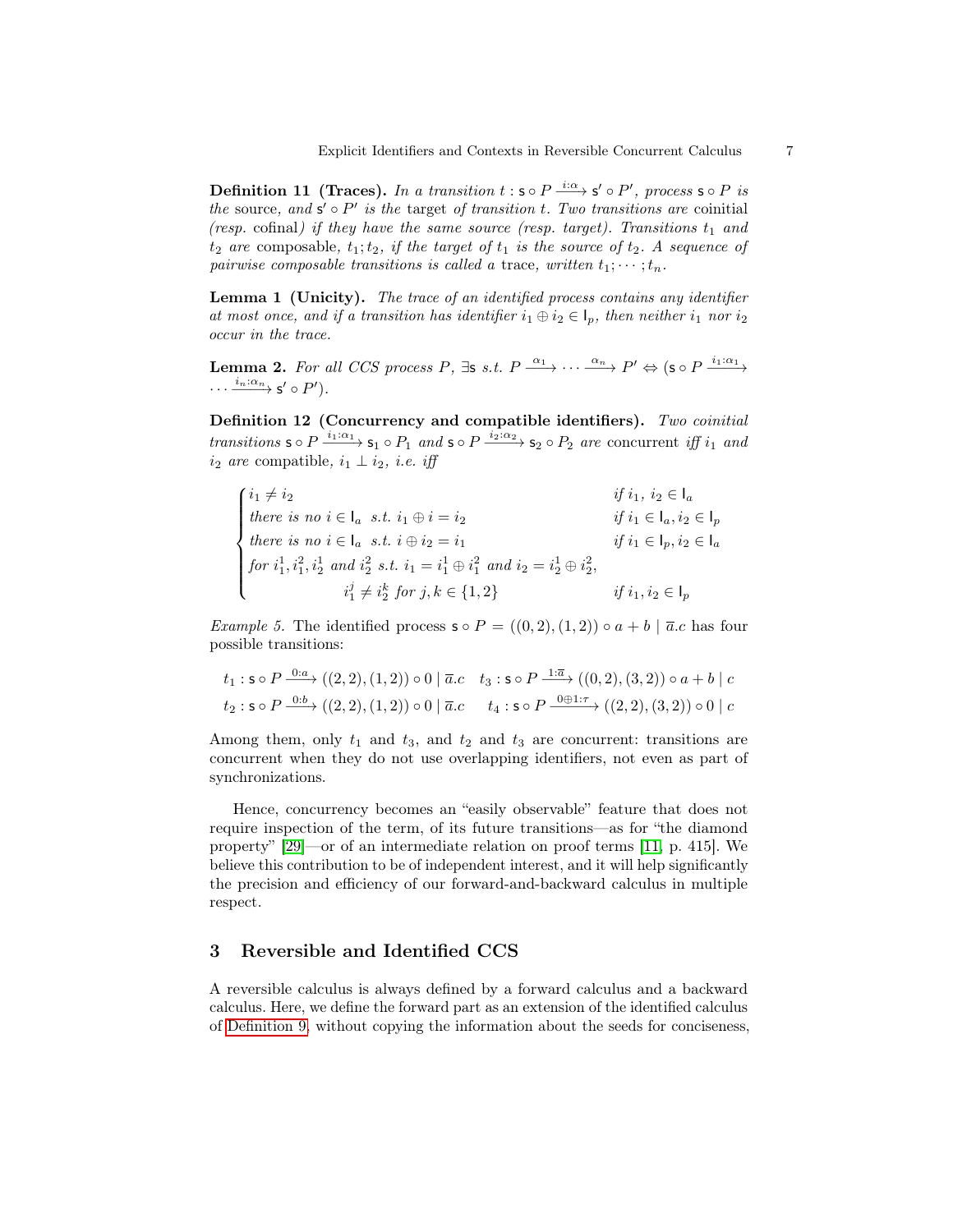but using the identifiers they provide. The backward calculus will require to make the seed explicit again, and we made the choice of having backward transitions re-use the identifier from their corresponding forward transition, and to restore the seed in its previous state. Expected properties are detailed in [Sect. 3.2.](#page-9-0)

#### 3.1 Defining the Identified Reversible CCS

<span id="page-7-0"></span>Definition 13 (Memories and reversible processes). Let  $o \in \{ \mathcal{Q}, +, \Box \}$ ,  $d \in \{L, R\}$ , we define memory events, memories and identified reversible processes as follows, for  $n \geq 0$ :

| $e \coloneqq \langle i, \mu, ((o_1, P_1, d_1), \ldots (o_n, P_n, d_n)) \rangle$ | (Memory event)                    |
|---------------------------------------------------------------------------------|-----------------------------------|
| $m_s := e.m_s \perp \emptyset$                                                  | (Memory stack)                    |
| $m_p \coloneqq [m, m]$                                                          | (Memory pair)                     |
| $m \coloneqq m_s \mid m_p$                                                      | (Memory)                          |
| $R, S \coloneqq s \circ m \rhd P$                                               | (Identified reversible processes) |
|                                                                                 |                                   |

In a memory event, if  $n = 0$ , then we will simply write. We generally do not write the trailing empty memories in memory stacks, e.g. we will write e instead of e.∅.

Stated differently, our memory are represented as a stack or tuples of stacks, on which we define the following two operations.

<span id="page-7-1"></span>**Definition 14 (Operations on memories).** The identifier substitution in a memory event is written  $e[i \leftarrow j]$  and is defined as substitutions usually are. The identified insertion is defined by

$$
\langle i, \mu, ((o_1, P_1, d_1), \dots (o_n, P_n, d_n)) \rangle +_j (o, P, d) =
$$
  

$$
\begin{cases} \langle i, \mu, ((o_1, P_1, d_1), \dots (o_n, P_n, d_n), (o, P, d)) \rangle & \text{if } i = j \\ \langle i, \mu, ((o_1, P_1, d_1), \dots (o_n, P_n, d_n)) \rangle & \text{otherwise} \end{cases}
$$

The operations are easily extended to memories by simply propagating them to all memory events.

When defining the forward LTS below, we omit the identifier patterns to help with readability, but the reader should assume that those rules are "on top" of the rules in [Fig. 1.](#page-5-0) The rules for the backward LTS, in [Fig. 3,](#page-10-0) includes both the seeds and memories, and is the exact symmetric of the forward identified LTS with memory, up to the condition in the parallel group that we discuss later. A bit similarly to the splitter helper [\(Definition 8\)](#page-4-1), we need an operation that duplicates a memory if needed, that we define on processes with memory but without seeds for clarity.

<span id="page-7-2"></span>**Definition 15 (Memory duplication).** Given a process  $P$  and a memory  $m$ , we define

$$
\delta^? (m, P) = \begin{cases}\n(\delta^? (m, P_1), \delta^? (m, P_2)) & \text{if } P = P_1 \mid P_2 \\
m \rhd P & \text{otherwise}\n\end{cases}
$$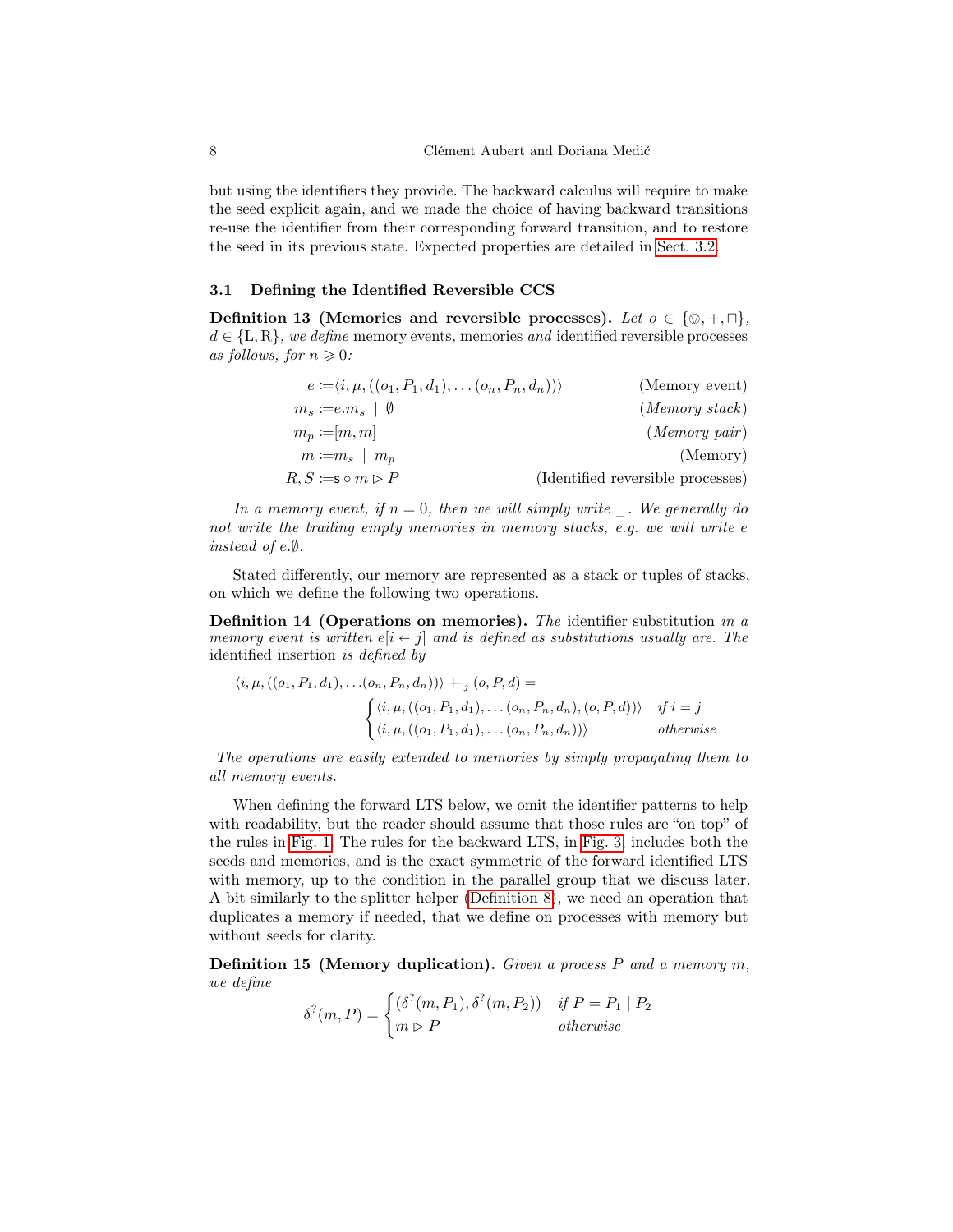and write e.g.  $\delta^2(m) \triangleright a \mid b$  for the "recomposition" of the pair of identified processes  $\delta^2(m, a | b) = (\delta^2(m, a), \delta^2(m, b)) = (m \triangleright a, m \triangleright b)$  into the process  $[m, m] \triangleright a \mid b.$ 

Definition 16 (IRLTS). We let the identified reversible labeled transition system between identified reversible processes be the union of all the relations  $\overrightarrow{i:\alpha}$  and  $\overrightarrow{\rightsquigarrow}$  for  $i \in I$  and  $\alpha \in L$  of Figures [2](#page-8-0) and [3,](#page-10-0) and let  $\rightarrow = \rightarrow \cup \rightarrow$ . Structural relation is as usual [\[8\]](#page-15-5) but will not be used.

Action and Restriction

$$
m \triangleright \lambda.P \xrightarrow{i:\lambda} \delta^{?}(\langle i, \lambda, \_) \cdot m) \triangleright P \text{ act.}
$$

$$
a \notin \{\alpha, \bar{\alpha}\} \xrightarrow[m \triangleright P \setminus a \xrightarrow{i:\alpha} m' \triangleright P' \setminus a \text{ res.}
$$

Parallel Group

$$
\frac{m_1 \rhd P \xrightarrow{i_1:\lambda} m_1' \rhd P' \qquad m_2 \rhd Q \xrightarrow{i_2:\overline{\lambda}} m_2' \rhd Q'}{[m_1, m_2] \rhd P \mid Q \xrightarrow{i_1 \oplus i_2:\tau} [m_1'[i_1 \leftarrow i_1 \oplus i_2], m_2'[i_2 \leftarrow i_2 \oplus i_1]] \rhd P' \mid Q'}
$$
syn.  

$$
\frac{m_1 \rhd P \xrightarrow{i:\alpha} m_1' \rhd P'}{[m_1, m_2] \rhd P \mid Q \xrightarrow{i:\alpha} [m_1', m_2] \rhd P' \mid Q} |_{\mathcal{L}}
$$

Sum Group

$$
m \triangleright P \xrightarrow{\text{in}} m' \triangleright P'
$$
  
\n
$$
m \triangleright (P \oslash Q) \xrightarrow{\text{in}} m' + i (\oslash, Q, R) \circ P' \oslash L
$$
  
\n
$$
m \triangleright ((\lambda_1.P_1) + (\lambda_2.P_2)) \xrightarrow{\text{in}} \delta^? (\langle i, \lambda_1, (+, \lambda_2.P_2, R) \rangle.m) \triangleright P_1
$$
+  
\n
$$
m \triangleright (P \sqcap Q) \xrightarrow{\text{in}} \delta^? (\langle i, v, (\sqcap, Q, R) \rangle.m) \triangleright P \sqcap
$$
L

The rules  $|_R$ ,  $\mathbb{Q}_R$ ,  $+_R$  and  $\sqcap_R$  can easily be inferred.

<span id="page-8-0"></span>Fig. 2. Forward rules of the identified reversible labeled transition system (IRLTS)

In its first version, RCCS was using the whole memory as an identifier [\[15\]](#page-16-2), but then it moved to use specific identifiers [\[4,](#page-15-6)[31\]](#page-17-14), closer in inspiration to CCSK's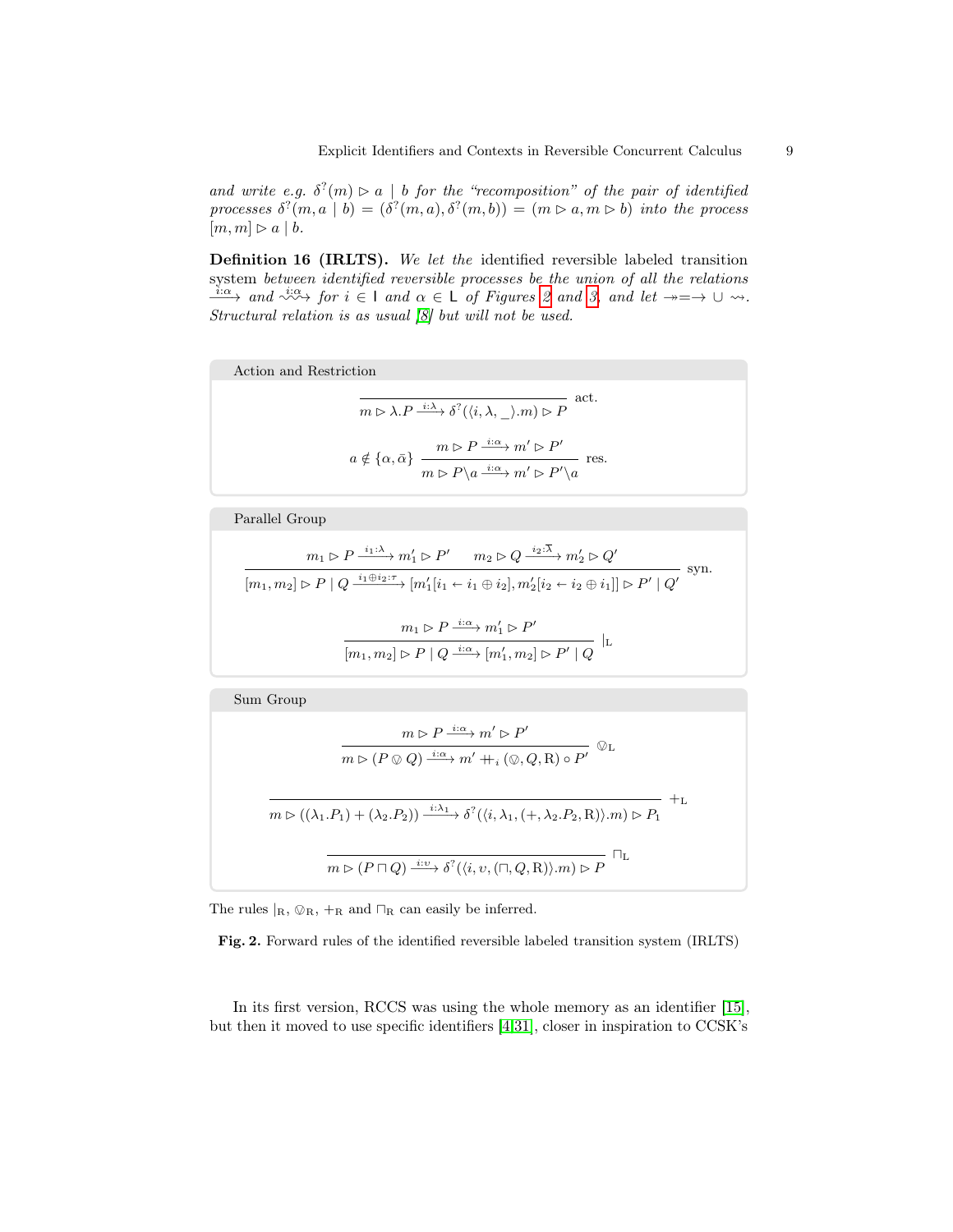keys [\[38\]](#page-17-5). This strategy, however, forces the act. rules (forward and backward) to check that the identifier picked (or present in the memory event that is being reversed) is not occurring in the memory, while our system can simply pick identifiers from the seed without having to inspect the memory, and can go backward simply by looking if the memory event has identifier in  $I_a$ —something enforced by requiring the identifier to be of the form  $\gamma^{-1}(c)$ . Furthermore, memory events and annotated prefixes, as used in RCCS and CCSK, do not carry information on whenever they synchronized with other threads: retrieving this information require to inspect all the memories, or keys, of all the other threads, while our system simply observes if the identifier is in  $I_p$ , hence enforcing a "locality" property. However, when backtracking, the memories of the threads need to be checked for "compatibility", otherwise i.e.  $((1, 2), (2, 2)) \circ [(0, a, \_), (0, a, \_)] \triangleright P \mid Q$ could backtrack to  $((1, 2), (0, 2)) \circ [(0, a, \_), \emptyset] \rhd P \mid a.Q$  and then be stuck instead of  $(0, 1) \circ \emptyset \triangleright a.(P \mid Q)$ .

# <span id="page-9-0"></span>3.2 Properties: From Concurrency to Causal Consistency and **Unicity**

We now prove that our calculus satisfies typical properties for reversible process calculi [\[13,](#page-16-10)[15](#page-16-2)[,26](#page-16-11)[,38\]](#page-17-5). Notice that showing that the forward-only part of our calculus is a conservative extension of CCS is done by extending [Lemma 2](#page-6-1) to accommodate memories and it is immediate. We give a notion of concurrency, and prove that our calculus enjoys the required axioms to obtain causal consistency "for free" [\[28\]](#page-17-15). All our properties, as commonly done, are limited to the reachable processes.

<span id="page-9-1"></span>Definition 17 (Initial, reachable and origin process). A process s  $\circ$  m  $\triangleright$  P is initial if  $s \circ P$  is well-identified and if  $m = \emptyset$  if P is not of the form  $P_1 \mid P_2$ , or if  $m = [m_1, m_2]$ ,  $P = P_1 | P_2$  and  $[\cap_j]$ (s)  $\circ m_j \triangleright P_j$  for  $j \in \{1, 2\}$  are initial. A process  $R$  is reachable if it can be derived from an initial process, its origin, written  $O_R$ , by applying the rules in Figures [2](#page-8-0) and [3.](#page-10-0)

Concurrency To define concurrency in the forward and backward identified LTS is easy when both transitions have the same direction: forward transitions will adopt the definition of the identified calculus, and backward transitions will always be concurrent. More care is required when transitions have opposite directions, but the seed provides a good mechanism to define concurrency easily. In a nutshell, the forward transition will be in conflict with the backward transition when the forward identifier was obtained using the identifier pattern(s) that have been used to generate the backward identifier, something we call "being downstream". Identifying the identifier pattern(s) that have been used to generate an identifier in the memory is actually immediate:

**Definition 18.** Given a backward transition  $t : s \circ m \triangleright P \stackrel{\text{i}:a}{\leftrightarrow} s' \circ m' \triangleright P'$ , we write  $\mathsf{ip}_t$  (resp.  $\mathsf{ip}_t^1$ ,  $\mathsf{ip}_t^2$ ) for the unique identifier pattern(s) in  $\mathsf{s}'$  such that  $i \in \mathsf{l}_a$ (resp. i<sub>1</sub> and i<sub>2</sub> s.t. i<sub>1</sub>  $\oplus$  i<sub>2</sub> = i  $\in$  l<sub>p</sub>) is the first identifier in the stream generated by  $ip_t$  (resp. are the first identifiers in the streams generated by  $ip_t^1$  and  $ip_t^2$ ).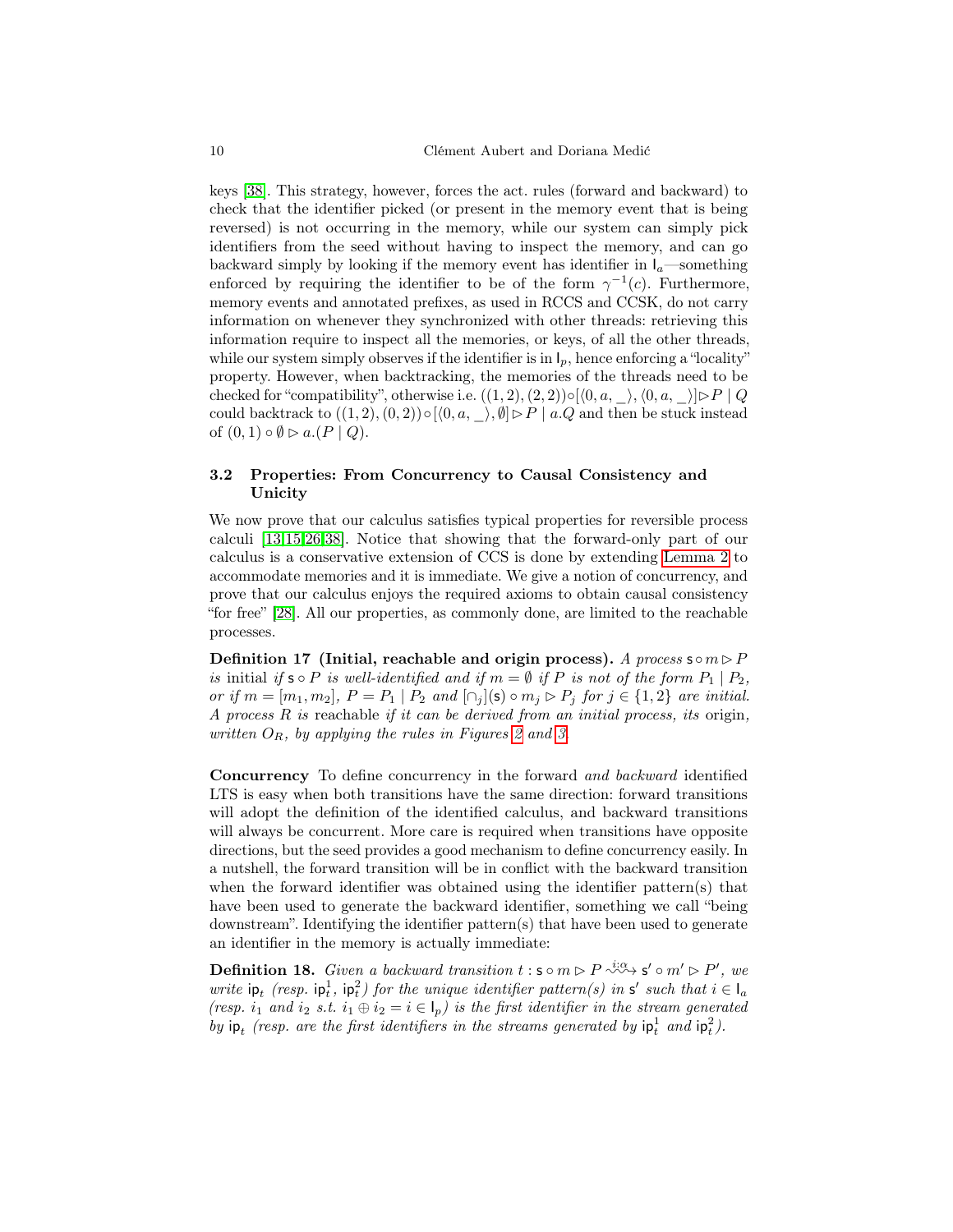Action and Restriction

$$
\overline{\bigcap^{2}(\gamma^{-1}(i) + s, s) \circ \delta^{2}(\langle i, \lambda, \_\rangle.m) \rhd P \stackrel{i:\lambda}{\leadsto} (\gamma^{-1}(i), s) \circ m \rhd \lambda.P}
$$
act.  

$$
a \notin \{\alpha, \bar{\alpha}\} \xrightarrow{\mathbf{s} \circ m \rhd P \stackrel{i:\alpha}{\leadsto} \mathbf{s}' \circ m' \rhd P'}_{\mathbf{s} \circ m \rhd P \langle a \stackrel{i:\alpha}{\leadsto} \mathbf{s}' \circ m' \rhd P' \rangle a}
$$
res.

Parallel Group

The rule syn. (resp. |L) can be applied only if  $s_1 \perp s_2$  and  $i_1 \notin m'_2$ ,  $i_2 \notin m'_1$ (resp.  $i \notin m_2$ ).

$$
s_{1} \circ m_{1}[i_{1} \oplus i_{2} \leftarrow i_{1}] \rhd P \xrightarrow{i_{1}:\lambda \to} s'_{1} \circ m'_{1} \rhd P'
$$
  
\n
$$
s_{2} \circ m_{2}[i_{2} \oplus i_{1} \leftarrow i_{2}] \rhd Q \xrightarrow{i_{2}:\lambda \to} s'_{2} \circ m'_{2} \rhd Q'
$$
  
\n
$$
(s_{1}, s_{2}) \circ [m_{1}, m_{2}] \rhd P | Q \xrightarrow{\lambda_{1} \oplus i_{2}:\tau} (s'_{1}, s'_{2}) \circ [m'_{1}, m'_{2}] \rhd P' | Q'
$$
  
\n
$$
s_{1} \circ m_{1} \rhd P \xrightarrow{i_{1}:\alpha} s'_{1} \circ m'_{1} \rhd P'
$$
  
\n
$$
(s_{1}, s_{2}) \circ [m_{1}, m_{2}] \rhd P | Q \xrightarrow{i_{1}:\alpha} (s'_{1}, s_{2}) \circ [m'_{1}, m_{2}] \rhd P' | Q
$$
\n
$$
\rhd [L]
$$

Sum Group

$$
s \circ m \triangleright P \stackrel{i:\alpha}{\leadsto} s' \circ m' \triangleright P'
$$
  
\n
$$
s \circ m +_{i} (\mathcal{D}, Q, R) \triangleright P \stackrel{i:\alpha}{\leadsto} s' \circ m' \triangleright (P' \mathcal{D}, Q)
$$
  
\n
$$
\overbrace{\bigcap^{?} (\gamma^{-1}(i) + s, s) \circ \delta^{?}(\langle i, \lambda_{1}, (+, \lambda_{2}.P_{2}, R) \rangle.m) \triangleright P_{1} \stackrel{i:\lambda_{1}}{\leadsto} \rightarrow}^{i:\lambda_{1}} + L
$$
  
\n
$$
(\gamma^{-1}(i), s) \circ m \triangleright ((\lambda_{1}.P_{1}) + (\lambda_{2}.P_{2}))
$$
  
\n
$$
\overbrace{\bigcap^{?} (\gamma^{-1}(i) + s, s) \circ \delta^{?}(\langle i, \nu, (\square, Q, R) \rangle.m) \triangleright P \stackrel{i:\nu}{\leadsto} (\gamma^{-1}(i), s) \circ m \triangleright (P \square Q)}^{\square_{1}} \square_{L}
$$

The rules  $|_R$ ,  $\mathbb{Q}_R$ ,  $+$ <sub>R</sub> and  $\sqcap_R$  can easily be inferred.

<span id="page-10-0"></span>Fig. 3. Backward rules of the identified reversible labeled transition system (IRLTS)

**Definition 19 (Downstream).** An identifier  $i$  is downstream of an identifier pattern  $(c, s)$  if

 $i \in \mathsf{IS}(c, s)$  if  $i \in \mathsf{I}_a$ there exists  $j, k \in I_a$  s.t.  $j \oplus k = i$  and j or k is downstream of  $(c, s)$  if  $i \in I_p$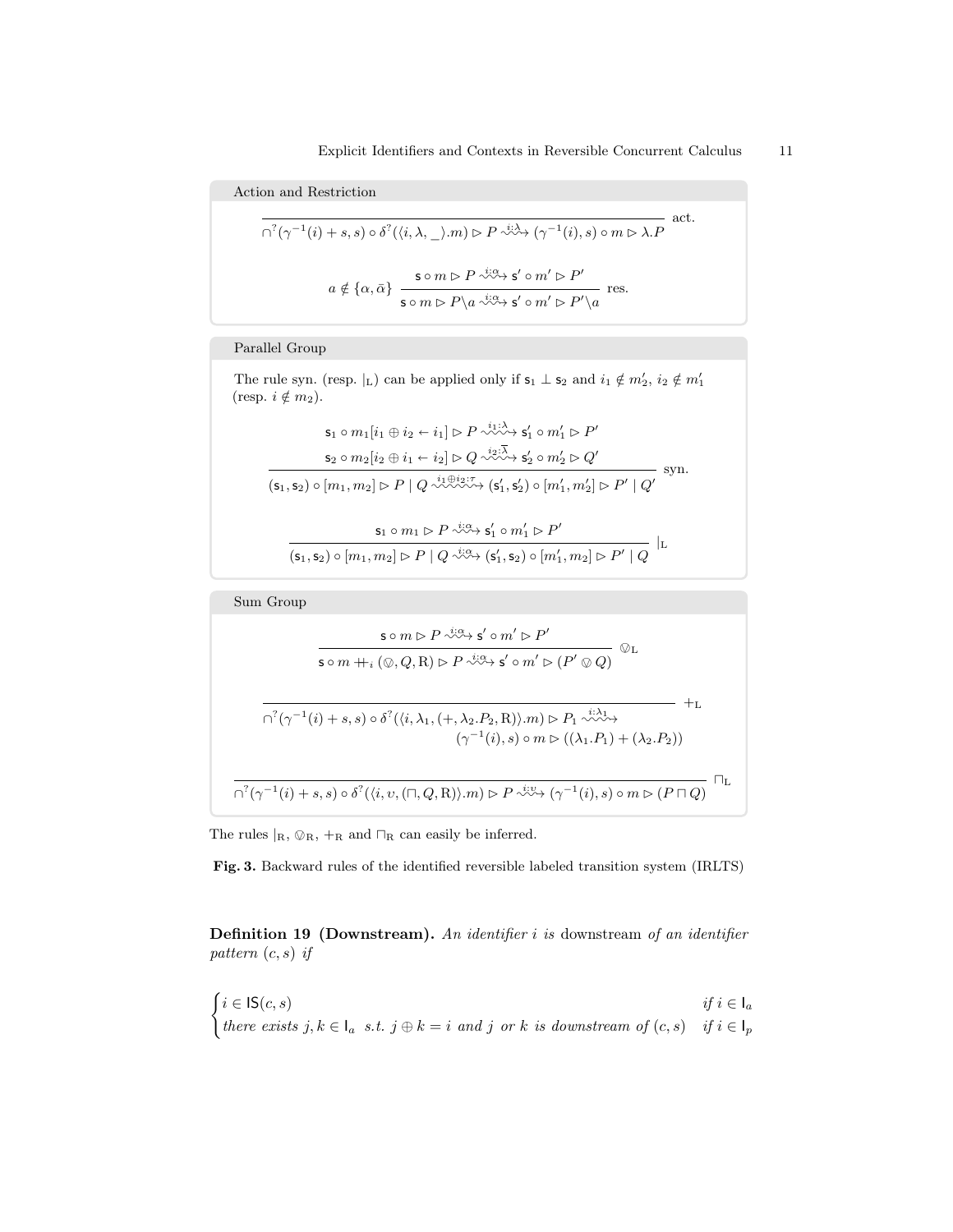**Definition 20 (Concurrency).** Two different coinitial transitions  $t_1 : s \circ m$  $P \xrightarrow{i_1:\alpha_1} \mathbf{s}_1 \circ m_1 \triangleright P_1$  and  $t_2: \mathbf{s} \circ m \triangleright P \xrightarrow{i_2:\alpha_2} \mathbf{s}_2 \circ m_2 \triangleright P_2$  are concurrent iff

- $t_1$  and  $t_2$  are forward transitions and  $i_1$  ⊥  $i_2$  [\(Definition 12\)](#page-6-2);
- $t_1$  is a forward and  $t_2$  is a backward transition and  $i_1$  (or  $i_1^1$  and  $i_1^2$  if
- $i_1 = i_1^1 \oplus i_1^2$ ) is not downstream of  $ip_{t_2}$  (or  $ip_{t_2}^1$  nor  $ip_{t_2}^2$ );
- $t_1$  and  $t_2$  are backward transitions.

Example 6. Re-using the process from [Example 5](#page-6-3) and adding the memories, after having performed  $t_1$  and  $t_3$ , we obtain the process  $s \circ [m_1, m_2] \geq 0 \mid c$ , where  $s = ((2, 2), (3, 2)), m_1 = (0, a, (+, b, R))$  and  $m_2 = (1, \overline{a}, )$ , that has three possible transitions:

$$
t_1 : \mathsf{s} \circ [m_1, m_2] \rhd 0 \mid c \xrightarrow{3:c} ((2, 2), (5, 2)) \circ [m_1, \langle 3, c, \_ \rangle.m_2] \rhd 0 \mid 0
$$
  

$$
t_2 : \mathsf{s} \circ [m_1, m_2] \rhd 0 \mid c \xrightarrow{\sqrt{c} \cdot \alpha} ((2, 2), (1, 2)) \circ [m_1, \emptyset] \rhd 0 \mid \overline{a}.c
$$
  

$$
t_3 : \mathsf{s} \circ [m_1, m_2] \rhd 0 \mid c \xrightarrow{\mathbb{Q}: \alpha} ((0, 2), (3, 2)) \circ [\emptyset, m_2] \rhd a + b \mid c
$$

Among them,  $t_2$  and  $t_3$  are concurrent, as they are both backward, as well as  $t_1$ and  $t_3$ , as 3 was not generated by  $ip_{t_3} = (0, 2)$ . However, as 3 is downstream of  $ip_{t_2} = (1, 2), t_1$  and  $t_2$  are not concurrent.

Causal Consistency We now prove that our framework enjoys causal consistency, a property stating that an action can be reversed only provided all its consequences have been undone. Causal consistency holds for a calculus which satisfies four basic axioms [\[28\]](#page-17-15): *Loop Lemma*—"any reduction can be undone"—, *Square Property*—"concurrent transitions can be executed in any order"—, Concurrency (independence) of the backward transitions—"coinitial backward transitions are concurrent"— and Well-foundedness—"each process has a finite past". Additionally, it is assumed that the semantics is equipped with the independence relation, in our case concurrency relation.

**Lemma 3 (Axioms).** For every reachable processes  $R, R', IRLTS$  satisfies the following axioms:

- **Loop Lemma:** for every forward transition  $t : R \xrightarrow{i:\alpha} R'$  there exists a backward transition  $t^{\bullet}: R' \stackrel{\text{i}: \alpha}{\sim} R$  and vice versa.
- Square Property: if  $t_1 : R \xrightarrow{i_1:\alpha_1} R_1$  and  $t_2 : R \xrightarrow{i_2:\alpha_2} R_2$  are two coinitial concurrent transitions, there exist two cofinal transitions  $t'_2: R_1 \xrightarrow{i_2:\alpha_2} R_3$ and  $t'_1: R_2 \xrightarrow{i_1:\alpha_1} R_3$ .

Backward transitions are concurrent: any two coinitial backward transitions  $t_1: R \stackrel{i_1:\alpha_1}{\sim} R_1$  and  $t_2: R \stackrel{i_2:\alpha_2}{\sim} R_2$  where  $t_1 \neq t_2$  are concurrent. Well-foundedness: there is no infinite backward computation.

We now define the "causal equivalence" [\[15\]](#page-16-2) relation on traces allowing to swap concurrent transitions and to delete transitions triggered in both directions. The causal equivalence relation is defined for the LTSI which satisfies the Square Property and re-use the notations from above.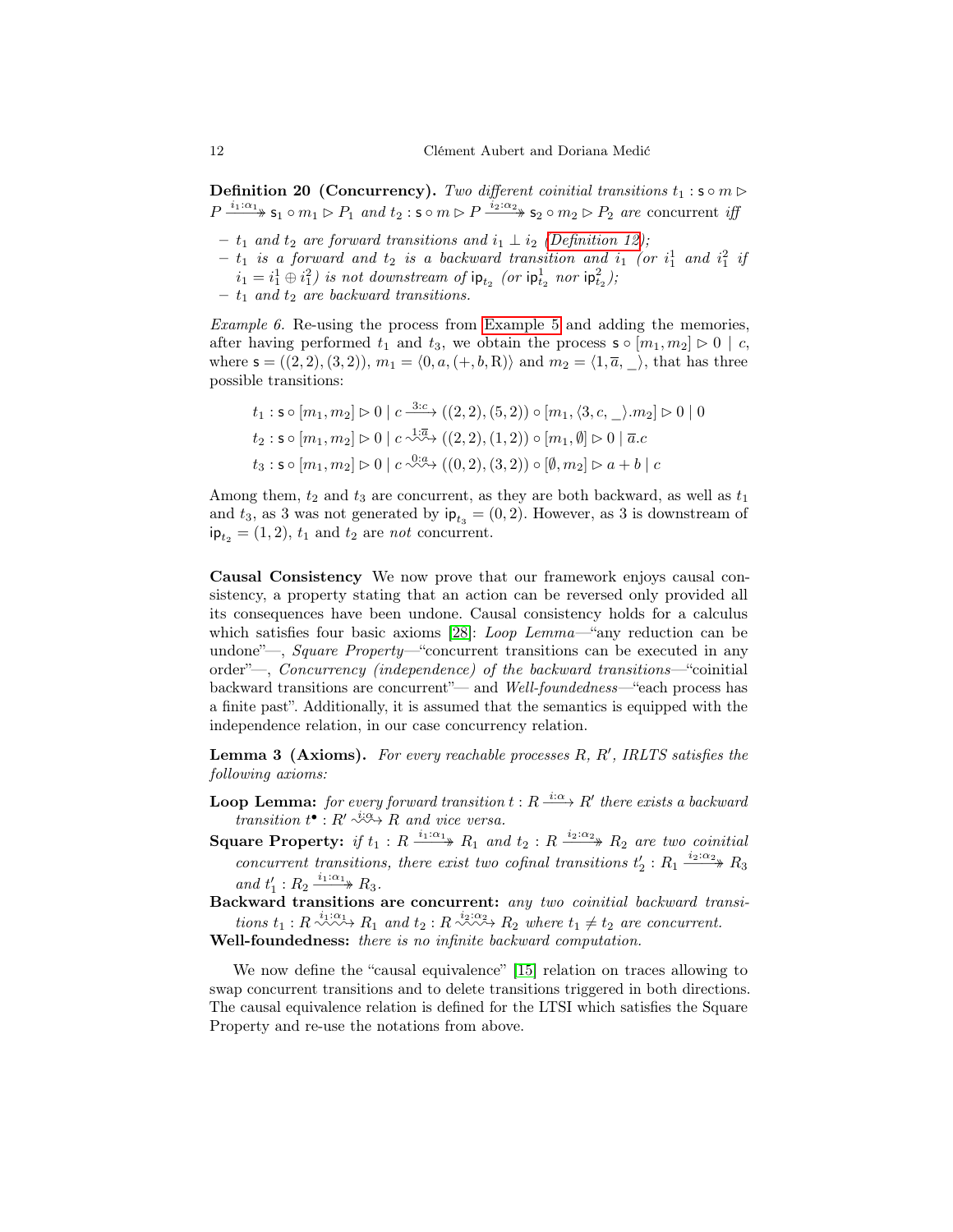**Definition 21 (Causal equivalence).** Causal equivalence,  $\sim$ , is the least equivalence relation on traces closed under composition satisfying  $t_1$ ;  $t'_2 \sim t_2$ ;  $t'_1$  and  $t; t^{\bullet} \sim \epsilon \rightarrow \epsilon$  being the empty trace.

Now, given the notion of causal equivalence, using an axiomatic approach [\[28\]](#page-17-15) and that our reversible semantics satisfies necessary axioms, we obtain that our framework satisfies causal consistency, given bellow.

Theorem 1 (Causal consistency). In IRLTS, two traces are coinitial and cofinal iff they are causally equivalent.

Finally, we give the equivalent to the "unicity lemma" [\(Lemma 2\)](#page-6-1) for IRLTS: note that since the same transition can occur multiple times, and as backward and forward transitions may share the same identifiers, we can have the exact same guarantee that any transition uses identifiers only once only up to causal consistency.

Lemma 4 (Unicity for IRLTS). For a given trace  $d$ , there exist a trace  $d'$ , such that  $d' \sim d$  and  $d'$  contains any identifier at most once, and if a transition in d' has identifier  $i_1 \oplus i_2 \in I_p$ , then neither  $i_1$  nor  $i_2$  occur in d'.

### <span id="page-12-0"></span>3.3 Links to RCCS and CCSK: Translations and Comparisons

It is possible to work out an encoding of our IRLTS terms into RCCS and CCSK terms [\[8\]](#page-15-5). Our calculus is more general, since it allows multiple sums, and more precise, since the identifier mechanism is explicit, but has some drawbacks with respect to those calculi as well.

While RCCS "maximally distributes" the memories to all the threads, our calculus for the time being forces all the memories to be stored in one shared place. Poor implementations of this mechanism could result in important bottlenecks, as memories need to be centralized: however, we believe that an asynchronous handling of the memory accesses could allow to bypass this limitation in our calculus, but reserve this question for future work. With respect to CCSK, our memory events are potentially duplicated every time the  $\delta^?$  operator is applied, resulting in a space waste, while CCSK never duplicates any memory event. Furthermore, the stability of CCSK's terms through execution—as the number of threads does not change during the computation—could be another advantage.

We believe the encoding we present to be fairly straightforward, and that it will open up the possibility of switching from one calculus to another based on the needs to distribute the memories or to reduce the memory footprint.

### 4 Contexts, and How We Do Not Have Congruences Yet

We remind the reader of the definition of contexts  $C[\cdot]$  on CCS terms P, before introducing contexts  $C^{\text{I}}[\cdot]$  (resp.  $M[\cdot], C^{\text{R}}[\cdot]$ ) on identified terms I (resp. on memories M, on identified reversible terms R).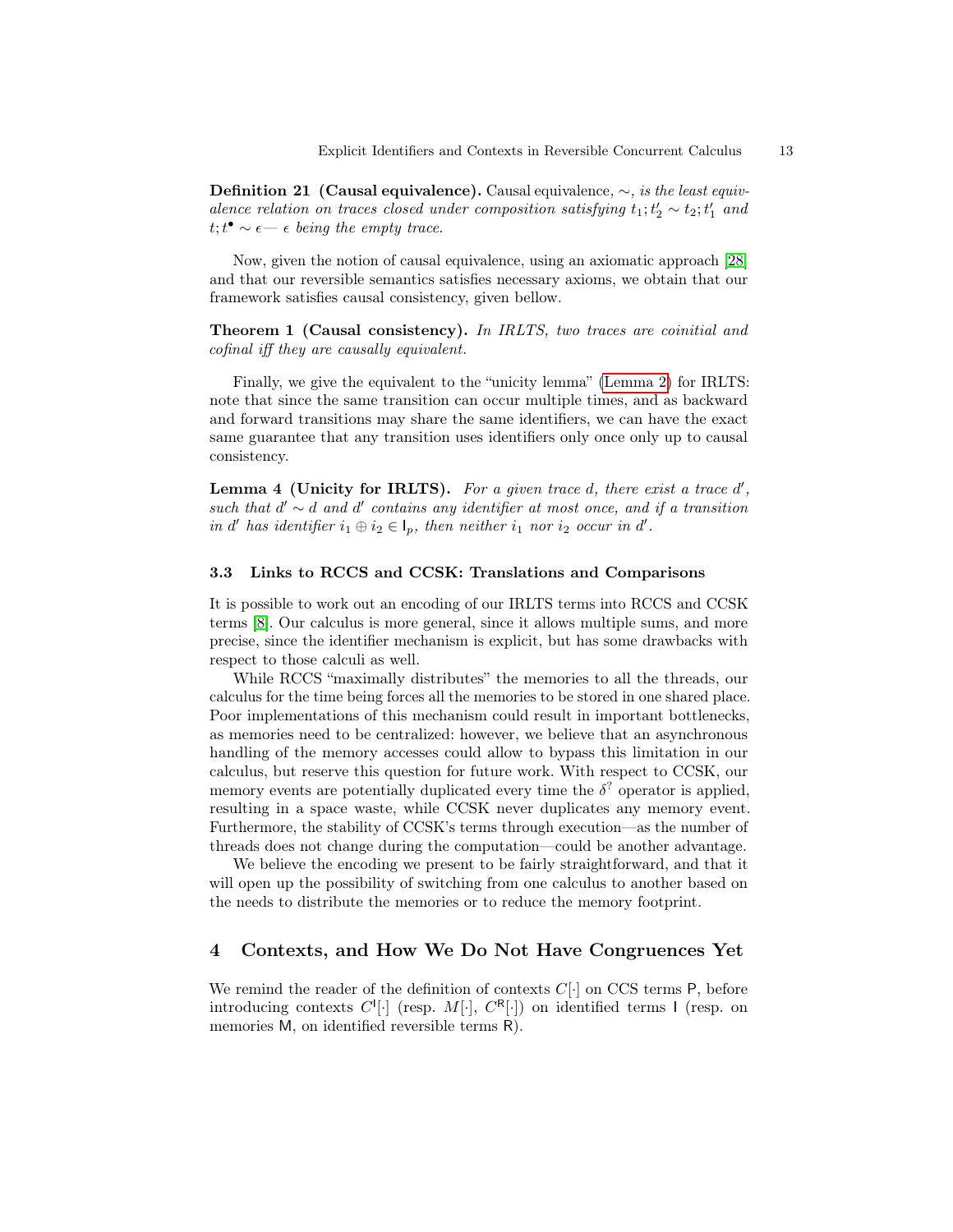**Definition 22 (Term Context).** A context  $C[\cdot] : P \rightarrow P$  is inductively defined using all process operators and a fresh symbol  $\cdot$  (the slot) as follows (omitting the symmetric contexts):

$$
C[\cdot] \coloneqq \lambda.C[\cdot] | P | C[\cdot] | C[\cdot] \setminus \lambda | \lambda_1.P + \lambda_2.C[\cdot] | P \otimes C[\cdot] | P \cap C[\cdot] | \cdot
$$

When placing an identified term into a context, we want to make sure that a well-identified process remains well-identified, something that can be easily achieved by noting that for all process P and seed s,  $(\cup^? \cap^? s) \circ P$  is always well-identified, for the following definition of ∪?:

**Definition 23 (Unifier).** Given a process  $P$  and a seed  $s$ , we define

$$
\bigcup^{?}(\mathsf{ip},P) = \mathsf{ip} \circ P
$$
  

$$
\bigcup^{?}((\mathsf{s}_1,\mathsf{s}_2),P) = \begin{cases} (\bigcup^{?}(\bigcap_1(\mathsf{s}_1),P)) & \text{if } \mathsf{s}_1 \text{ is not of the form } \mathsf{ip}_1 \\ (\bigcap_1(\mathsf{s}_1),P) & \text{otherwise} \end{cases}
$$

Definition 24 (Identified Context). An identified context  $C^{\vert}[\cdot] : I \to I$  is defined using term contexts as  $C^{\vert}[\cdot] = (\cup^? \cap^? \cdot) \circ C[\cdot].$ 

*Example 7.* A term  $(0, 1) \circ a + b$ , in the identified context  $(\cup^2 \cap^2 \cdot) \circ \cdot \mid \overline{a}$ , gives the term  $((0, 2), (1, 2)) \circ a + b \mid \overline{a}$  from [Example 5.](#page-6-3) The term  $((0, 2), (1, 2)) \circ a \mid b$ placed in the same context would give  $((0, 4), (1, 4)), (2, 4)) \circ (a \mid b) \mid \overline{a}$ .

To study memory contexts, we write M for the set of all memories.

**Definition 25 (Memory Context).** A memory context  $M[\cdot] : M \rightarrow M$  is inductively defined using the operators and operations of Definitions [13,](#page-7-0) [14](#page-7-1) and [15,](#page-7-2) an "append" operation and a fresh symbol  $\cdot$  (the slot) as follows:

$$
M[\cdot] := [M[\cdot], m] \mid [m, M[\cdot]] \mid e.M[\cdot] \mid M[\cdot].e \mid \delta^? M[\cdot] \mid M[\cdot][j \leftarrow k]
$$
  
 
$$
\mid M[\cdot] +_{j} (o, P, d) \mid \cdot
$$

Where  $e.m = [e.m_1, e.m_2]$  and  $m.e = [m_1.e, m_2.e]$  if  $m = [m_1, m_2]$ , and  $m.e =$  $m'.e.\emptyset \text{ if } m = m'.\emptyset.$ 

**Definition 26 (Reversible Context).** A reversible context  $C^{\mathsf{R}}[\cdot] : \mathsf{R} \to \mathsf{R}$  is defined using term and memory contexts as  $C^{R}[\cdot] = (\cup^{?} \cap^{?} \cdot) \circ M[\cdot] \triangleright C[\cdot]$ . It is memory neutral if  $M[\cdot]$  is built using only  $\cdot$ ,  $[\emptyset, M[\cdot]]$  and  $[M[\cdot], \emptyset]$ .

Of course, a reversible context can change the past of a reversible process  $R$ , and hence the initial process  $O_R$  to which it corresponds [\(Definition 17\)](#page-9-1).

Example 8. Let  $C^{R}[\cdot]_1 = [\emptyset, \cdot] \triangleright P \mid C[\cdot]$  and  $C^{R}[\cdot]_2 = \delta^{?}[\cdot] \triangleright P \mid C[\cdot]$ . Letting  $R = (1, 1) \circ \langle 0, a, \_ \rangle \triangleright b$ , we obtain  $C^{R}[R]_1 = ((1, 2), (2, 2)) \circ [\emptyset, \langle 0, a, \_ \rangle] \triangleright P | b$ <br>and  $C^{R}[R]_2 = ((1, 2), (2, 2)) \circ [\langle 0, a, \_ \rangle, \langle 0, a, \_ \rangle] \triangleright P | b$ , and we have

$$
C^{R}[R]_1 \stackrel{Q: a}{\sim} (\langle 1, 2), (0, 2) \rangle \circ [\emptyset, \emptyset] \rhd P \mid a.b \qquad C^{R}[R]_2 \stackrel{Q: a}{\sim} (\langle 0, 1) \circ \emptyset \rhd a.(P \mid b)
$$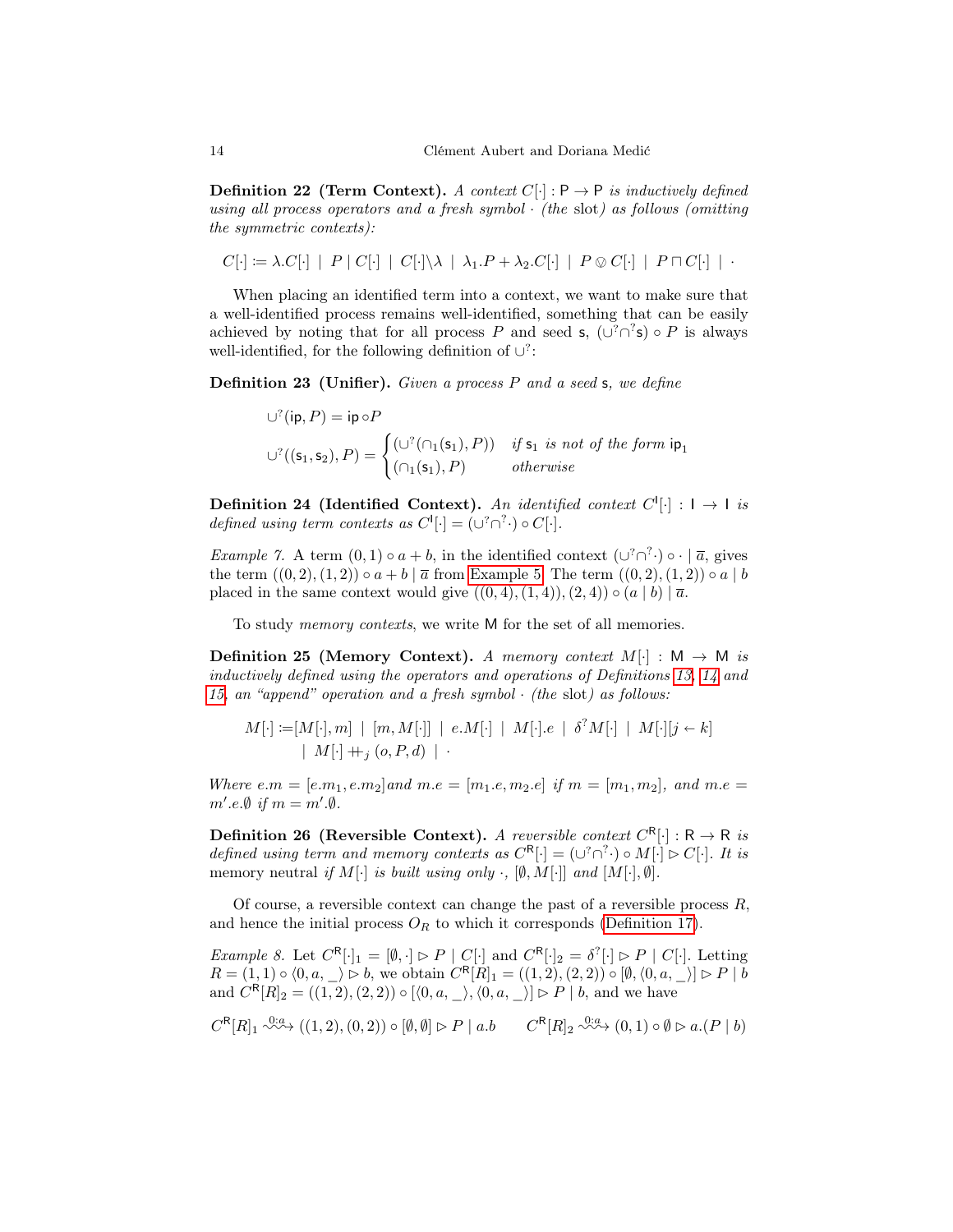Note that not all of the reversible contexts, when instantiated with a reversible term, will give accessible terms. Typically, the context  $[\emptyset, \cdot] \triangleright \cdot$  will be "broken" since the memory pair created will never coincide with the structure of the term and its memory inserted in those slots. However, even restricted to contexts producing accessible terms, reversible contexts are strictly more expressive that term contexts. To make this more precise in [Lemma 5,](#page-14-0) we use two bisimulations close in spirit to Forward-reverse bisimulation [\[39\]](#page-17-16) and back-and-forth bisimulation [\[10\]](#page-15-7), but that leave some flexibility regarding identifiers and corresponds to Hereditary-History Preserving Bisimulations [\[6\]](#page-15-8). Those bisimulations—B&F and SB&F [\[6](#page-15-8)[,8\]](#page-15-5)—are not congruences, not even under "memory neutral" contexts.

<span id="page-14-0"></span>**Lemma 5.** For all non-initial reversible process  $R$ , there exists reversible contexts  $C^{\mathsf{R}}[\cdot]$  such  $O_{C^{\mathsf{R}}[R]}$  is reachable and for all term context  $C[\cdot]$ ,  $C[O_R]$  and  $O_{C^{\mathsf{R}}[R]}$ are not B&F.

Theorem 2. B&F and SB&F are not congruences, not even under memory neutral contexts.

*Proof.* The processes  $R_1 = (1, 1) \circ (0, a, \_) \rhd b + b$  and  $R_2 = (1, 1) \circ (0, a, (+, a.b, R)) \rhd$ b are B&F, but letting  $C^{R}[\cdot] = \cdot \triangleright + c$ ,  $C^{R}[R_1]$  and  $C^{R}[R_2]$  are not. Indeed, it is easy to check that  $R_1$  and  $R_2$ , as well as  $O_{R_1} = (0,1) \circ \emptyset \triangleright a.(b+b)$  and  $O_{R_2} = (0, 1) \circ \emptyset \triangleright (a.b) + (a.b),$  are B&F, but  $O_{C^{R}[R_1]} = (0, 1) \circ \emptyset \triangleright a.(b + b) + c)$ and  $O_{\mathbb{C}^{\mathbb{R}}[R_2]} = (0,1) \circ \emptyset \triangleright (a.(b+c)) + (a.b)$  are not B&F, and hence  $\mathbb{C}^{\mathbb{R}}[R_1]$  and  $C^{R}[R_2]$  cannot be either. The same example works for SB&F.

We believe similar reasoning and example can help realizing that *none* of the bisimulations introduced for reversible calculi are congruences under our definition of reversible context. Some congruences for reversible calculi have been studied [\[5\]](#page-15-2), but they allowed the context to be applied only to the origins of the reversible terms: whenever interesting congruences allowing contexts to be applied to non-initial terms exist is still an open problem, in our opinion, but we believe our formal frame will allow to study it more precisely.

### 5 Conclusion

We like to think of our contribution as a first sketch enabling researchers to tackle much more ambitious problems. It is our hope that our identified calculus can at the same time help sidestepping some of the implementation issues for reversible protocols [\[12\]](#page-16-12), and can be re-used for RCCS or CCSK as a convenient base, or plug-in, to obtain distributed and reliable keys or identifiers. We also hope that the probabilistic choice [\[17\]](#page-16-13)—whose representation requires to either develop an auxiliary relation [\[17,](#page-16-13) p. 67], to make the transition system become probabilistic as well [\[9\]](#page-15-9), or to use Segala automata [\[44\]](#page-17-10)—will be within the realm of reversible protocols, as its implications and applications could be numerous. The interleaving of the sums—for instance in the mixed choice [\[21\]](#page-16-14), that offers both probabilistic choice and nondeterministic choice—could then possibly be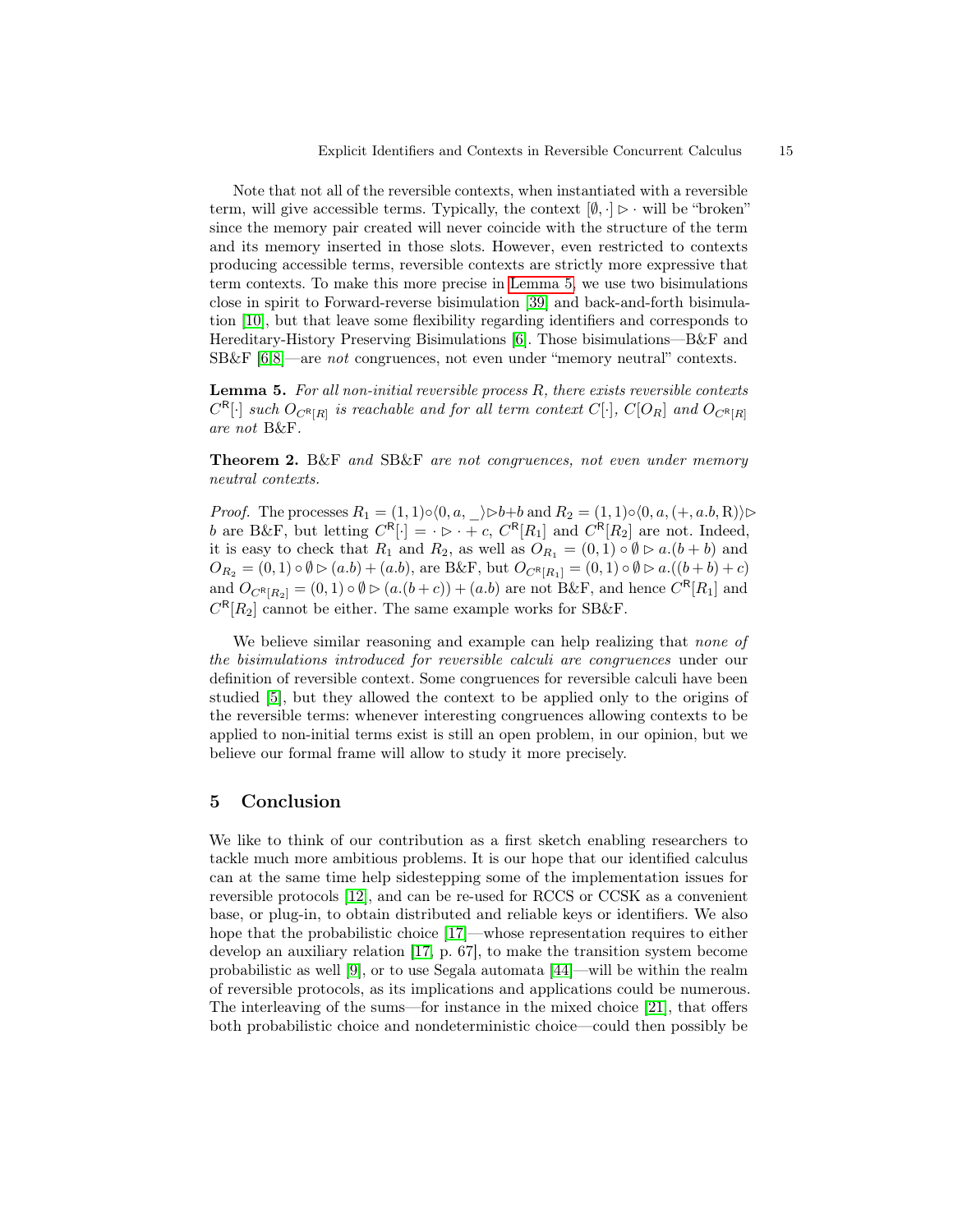unlocked and provides opportunities to model and study more complex behavior without leaving the reversible frame.

It is known that CCS is not "universally expressive" [\[19](#page-16-15)[,20\]](#page-16-16), and we would like to assess how universal the protocol detailed in this paper is. To that aim, careful study of reversible and heterogeneous computing devices will be required, that in turns could shed a new light on some of the questions we left unanswered. Typically, this could lead to the development of "location-aware" calculi, where the distribution of seeds and memory is made explicit, or to make progress in the definition of "the right" structural congruence [\[7\]](#page-15-4). Last but not least, interesting declensions of contexts were left out in this study, taking for instance a reversible context  $\cdot$   $\triangleright$  P that "throws away" the term under study but "steals" its memory.

Acknowledgments The authors wish to express their gratitude to Ioana Cristescu for asking some of the questions we tried to answer in this paper, to Assya Sellak for suggesting to use (something close to) caktus stacks to represent our memories, and to the reviewers for their interesting observations.

### References

- <span id="page-15-0"></span>1. Abadi, M., Blanchet, B., Fournet, C.: The applied pi calculus: Mobile values, new names, and secure communication. J. ACM  $65(1)$ , 1:1-1:41 (2018). [https:](https://doi.org/10.1145/3127586) [//doi.org/10.1145/3127586](https://doi.org/10.1145/3127586)
- <span id="page-15-3"></span>2. Amadio, R.M.: Operational methods in semantics. Lecture notes, Université Denis Diderot Paris 7 (Dec 2016), <https://hal.archives-ouvertes.fr/cel-01422101>
- <span id="page-15-1"></span>3. Arpit, Kumar, D.: Calculus of concurrent probabilistic reversible processes. In: ICCCT. p. 34–40. ICCCT-2017, ACM, New York, NY, USA (2017). [https://doi.](https://doi.org/10.1145/3154979.3155004) [org/10.1145/3154979.3155004](https://doi.org/10.1145/3154979.3155004)
- <span id="page-15-6"></span>4. Aubert, C., Cristescu, I.: Reversible barbed congruence on configuration structures. In: ICE 2015. EPTCS, vol. 189, pp. 68–95 (2015). [https://doi.org/10.4204/](https://doi.org/10.4204/EPTCS.189.7) [EPTCS.189.7](https://doi.org/10.4204/EPTCS.189.7)
- <span id="page-15-2"></span>5. Aubert, C., Cristescu, I.: Contextual equivalences in configuration structures and reversibility. J. Log. Algebr. Methods Program. 86(1), 77–106 (2017). [https://](https://doi.org/10.1016/j.jlamp.2016.08.004) [doi.org/10.1016/j.jlamp.2016.08.004](https://doi.org/10.1016/j.jlamp.2016.08.004)
- <span id="page-15-8"></span>6. Aubert, C., Cristescu, I.: How reversibility can solve traditional questions: The example of hereditary history-preserving bisimulation. In: CONCUR. LIPIcs, vol. 2017, pp. 13:1–13:24. Schloss Dagstuhl (2020). [https://doi.org/10.4230/LIPIcs.CONCUR.](https://doi.org/10.4230/LIPIcs.CONCUR.2020.13) [2020.13](https://doi.org/10.4230/LIPIcs.CONCUR.2020.13)
- <span id="page-15-4"></span>7. Aubert, C., Cristescu, I.: Structural equivalences for reversible calculi of communicating systems (oral communication). Research report, Augusta University (2020), <https://hal.archives-ouvertes.fr/hal-02571597>, communication at [ICE 2020](http://www.discotec.org/2020/ice.html)
- <span id="page-15-5"></span>8. Aubert, C., Medić, D.: Enabling Replications and Contexts in Reversible Concurrent Calculus (Extended Version) (May 2021), [https://hal.archives-ouvertes.fr/](https://hal.archives-ouvertes.fr/hal-03183053) [hal-03183053](https://hal.archives-ouvertes.fr/hal-03183053)
- <span id="page-15-9"></span>9. Baier, C., Kwiatkowska, M.Z.: Domain equations for probabilistic processes. MSCS  $10(6)$ ,  $665-717$   $(2000)$ . <https://doi.org/10.1017/S0960129599002984>
- <span id="page-15-7"></span>10. Bednarczyk, M.A.: Hereditary history preserving bisimulations or what is the power of the future perfect in program logics. Tech. rep., Instytut Podstaw Informatyki PAN filia w Gdańsku (1991), [http://www.ipipan.gda.pl/~marek/papers/](http://www.ipipan.gda.pl/~marek/papers/historie.ps.gz) [historie.ps.gz](http://www.ipipan.gda.pl/~marek/papers/historie.ps.gz)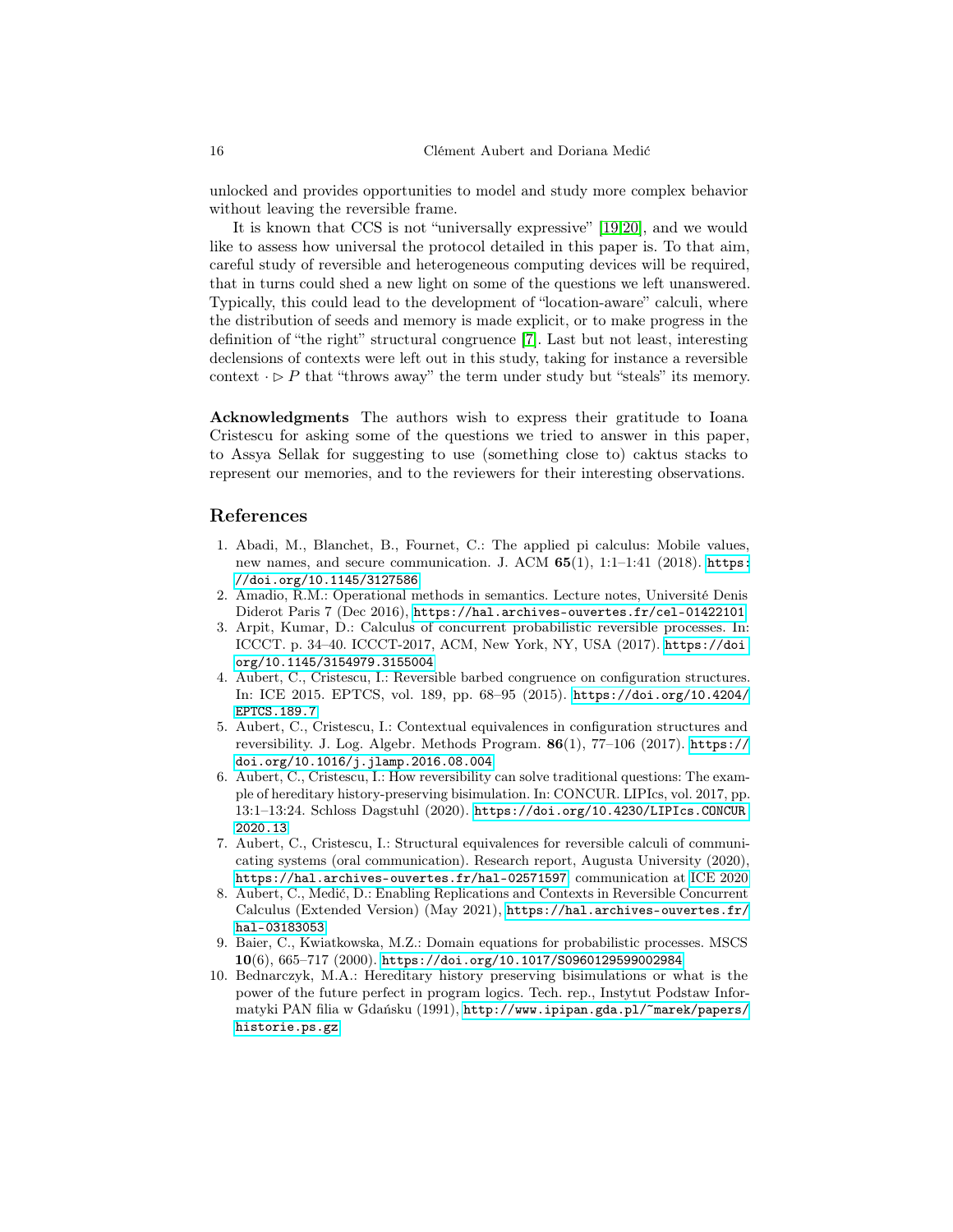- <span id="page-16-9"></span>11. Boudol, G., Castellani, I.: Permutation of transitions: An event structure semantics for CCS and SCCS. In: Linear Time, Branching Time and Partial Order in Logics and Models for Concurrency, School/Workshop, Noordwijkerhout, The Netherlands, May 30 - June 3, 1988, Proceedings. LNCS, vol. 354, pp. 411–427. Springer (1988). <https://doi.org/10.1007/BFb0013028>
- <span id="page-16-12"></span>12. Cox, G.: SimCCSK: simulation of the reversible process calculi CCSK. Master's thesis, University of Leicester (4 2010), [https://leicester.figshare.com/](https://leicester.figshare.com/articles/thesis/ SimCCSK_simulation_of_the_reversible_process_calculi_CCSK/ 10091681) [articles/thesis/SimCCSK\\_simulation\\_of\\_the\\_reversible\\_process\\_calculi\\_](https://leicester.figshare.com/articles/thesis/ SimCCSK_simulation_of_the_reversible_process_calculi_CCSK/ 10091681) [CCSK/10091681](https://leicester.figshare.com/articles/thesis/ SimCCSK_simulation_of_the_reversible_process_calculi_CCSK/ 10091681)
- <span id="page-16-10"></span>13. Cristescu, I., Krivine, J., Varacca, D.: A compositional semantics for the reversible p-calculus. In: LICS. pp. 388–397. IEEE Computer Society (2013). [https://doi.](https://doi.org/10.1109/LICS.2013.45) [org/10.1109/LICS.2013.45](https://doi.org/10.1109/LICS.2013.45)
- <span id="page-16-4"></span>14. Cristescu, I., Krivine, J., Varacca, D.: Rigid families for CCS and the π-calculus. In: Theoretical Aspects of Computing - ICTAC 2015. LNCS, vol. 9399, pp. 223–240. Springer (2015). [https://doi.org/10.1007/978-3-319-25150-9\\_14](https://doi.org/10.1007/978-3-319-25150-9_14)
- <span id="page-16-2"></span>15. Danos, V., Krivine, J.: Reversible communicating systems. In: CONCUR. LNCS, vol. 3170, pp. 292–307. Springer (2004). [https://doi.org/10.1007/](https://doi.org/10.1007/978-3-540-28644-8_19) [978-3-540-28644-8\\_19](https://doi.org/10.1007/978-3-540-28644-8_19)
- <span id="page-16-7"></span>16. Danos, V., Krivine, J.: Transactions in RCCS. In: CONCUR. LNCS, vol. 3653, pp. 398–412. Springer (2005). [https://doi.org/10.1007/11539452\\_31](https://doi.org/10.1007/11539452_31)
- <span id="page-16-13"></span>17. Fischer, N., van Glabbeek, R.J.: Axiomatising infinitary probabilistic weak bisimilarity of finite-state behaviours. J. Log. Algebr. Methods Program. 102, 64–102  $(2019)$ . <https://doi.org/10.1016/j.jlamp.2018.09.006>
- <span id="page-16-0"></span>18. Frank, M.P., Brocato, R.W., Tierney, B.D., Missert, N.A., Hsia, A.H.: Reversible computing with fast, fully static, fully adiabatic CMOS. In: ICRC, Atlanta, GA, USA, December 1-3, 2020. pp. 1–8. IEEE (2020). [https://doi.org/10.1109/](https://doi.org/10.1109/ICRC2020.2020.00014) [ICRC2020.2020.00014](https://doi.org/10.1109/ICRC2020.2020.00014)
- <span id="page-16-15"></span>19. van Glabbeek, R.J.: On specifying timeouts. Electron. Notes Theor. Comput. Sci. 162, 173–175 (2006). <https://doi.org/10.1016/j.entcs.2005.12.083>
- <span id="page-16-16"></span>20. van Glabbeek, R.J., Höfner, P.: CCS: it's not fair! - fair schedulers cannot be implemented in ccs-like languages even under progress and certain fairness assumptions. Acta Inform. 52(2-3), 175–205 (2015). [https://doi.org/10.1007/](https://doi.org/10.1007/s00236-015-0221-6) [s00236-015-0221-6](https://doi.org/10.1007/s00236-015-0221-6)
- <span id="page-16-14"></span>21. Goubault-Larrecq, J.: Isomorphism theorems between models of mixed choice. MSCS 27(6), 1032–1067 (2017). <https://doi.org/10.1017/S0960129515000547>
- <span id="page-16-5"></span>22. Graversen, E., Phillips, I., Yoshida, N.: Event structure semantics of (controlled) reversible CCS. In: RC 2018, Leicester, UK, September 12-14, 2018, Proceedings. LNCS, vol. 11106, pp. 102–122. Springer (2018). [https://doi.org/10.1007/](https://doi.org/10.1007/978-3-319-99498-7_7) [978-3-319-99498-7\\_7](https://doi.org/10.1007/978-3-319-99498-7_7)
- <span id="page-16-1"></span>23. Hennessy, M.: A distributed Pi-calculus. CUP (2007). [https://doi.org/10.1017/](https://doi.org/10.1017/CBO9780511611063) [CBO9780511611063](https://doi.org/10.1017/CBO9780511611063)
- <span id="page-16-8"></span>24. Hoare, C.A.R.: Communicating Sequential Processes. Prentice-Hall (1985)
- <span id="page-16-6"></span>25. Krivine, J.: Algèbres de Processus Réversible - Programmation Concurrente Déclarative. Ph.D. thesis, Université Paris 6 & INRIA Rocquencourt (2006), <https://tel.archives-ouvertes.fr/tel-00519528>
- <span id="page-16-11"></span>26. Lanese, I., Lienhardt, M., Mezzina, C.A., Schmitt, A., Stefani, J.: Concurrent flexible reversibility. In: ESOP. LNCS, vol. 7792, pp. 370–390. Springer (2013). [https://doi.org/10.1007/978-3-642-37036-6\\_21](https://doi.org/10.1007/978-3-642-37036-6_21)
- <span id="page-16-3"></span>27. Lanese, I., Medić, D., Mezzina, C.A.: Static versus dynamic reversibility in CCS. Acta Inform. (Nov 2019). <https://doi.org/10.1007/s00236-019-00346-6>